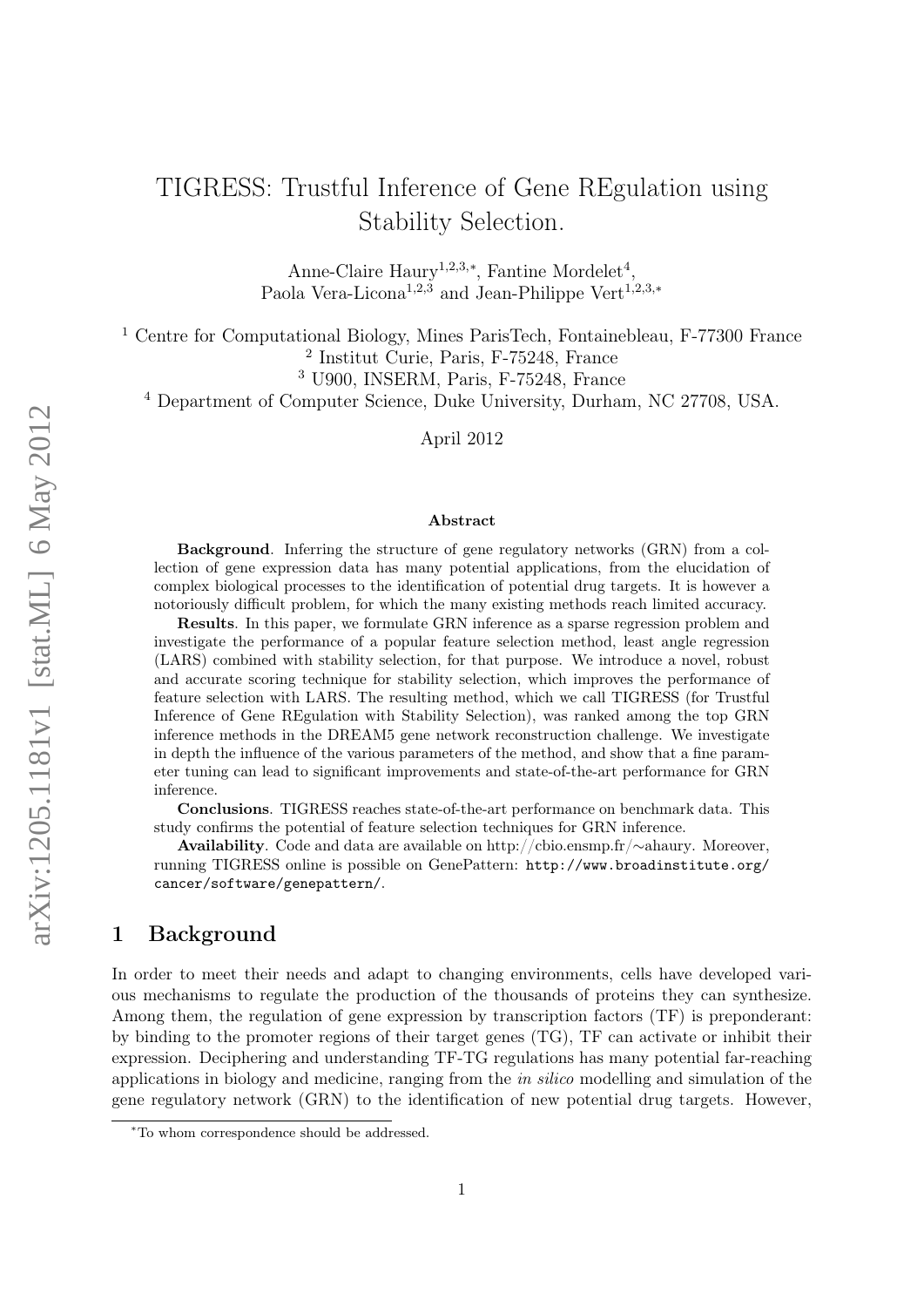while many TF-TG regulations have been experimentally characterized in model organisms, the systematic experimental characterization of the full GRN remains a daunting task due to the large number of potential regulations.

The development of high-throughput methods, in particular DNA microarrays, to monitor gene expression on a genome-wide scale has promoted new strategies to elucidate GRN. By systematically assessing how gene expression varies in different experimental conditions, one can try to reverse engineer the TF-TG interactions responsible for the observed variations. Not surprisingly, many different approaches have been proposed in the last decade to solve this GRN reverse engineering problem from collections of gene expression data. When expression data are collected over time, for example, several methods have been proposed to construct dynamic models where TF-TG interactions dictate how the expression level of a TG at a given time allows to predict the expression levels of its TG in subsequent times [\[2,](#page-18-0) [21,](#page-18-1) [9,](#page-18-2) [1,](#page-18-3) [36,](#page-19-0) [33,](#page-19-1) [16,](#page-18-4) [8,](#page-18-5) [5,](#page-18-6) [4\]](#page-18-7). When expression data are not limited to time series, many methods attempt to capture statistical association between the expression levels of TG and candidate TF using correlation or information-theoretic measures or mutual information [\[7,](#page-18-8) [26,](#page-19-2) [11\]](#page-18-9) or take explicit advantage of perturbations in the experiments such as gene knock-downs [\[31\]](#page-19-3). The difficulty to separate direct from indirect regulations has been addressed with the formalism of Bayesian networks [\[14,](#page-18-10) [17,](#page-18-11) [13\]](#page-18-12), or by formulating the GRN inference problem as a feature selection problem [\[19\]](#page-18-13). We refer to [\[27,](#page-19-4) [24\]](#page-19-5) for detailed reviews and comparisons of existing methods.

Recent benchmarks and challenges have highlighted the good performance of methods which formalize the GRN inference problem as a regression and feature selection problem, namely, identifying a small set of TF whose expression levels are sufficient to predict the expression level of each TG of interest [\[28\]](#page-19-6). This idea underlies the Bayesian network formalism [\[14\]](#page-18-10), but is more directly addressed by GENIE3 [\[19\]](#page-18-13), a method which uses random forests to identify TF whose expression levels are predictive for the expression level of each TG, and which is now recognized as state-of-the-art on several benchmarks [\[19,](#page-18-13) [24\]](#page-19-5). Feature selection with random forests remains however poorly understood theoretically, and one may wonder how other wellestablished statistical and machine learning techniques for feature selection would behave to solve the GRN inference problem.

In this paper, we investigate the performance of a popular feature selection method, least angle regression (LARS) [\[10\]](#page-18-14) combined with stability selection [\[3,](#page-18-15) [29\]](#page-19-7), for GRN inference. LARS is a computationally efficient procedure for multivariate feature selection, closely related to Lasso regression [\[34\]](#page-19-8). We introduce a novel, robust and accurate scoring technique for stability selection, which improves the performance of feature selection with LARS. The resulting method, which we call TIGRESS (for Trustful Inference of Gene REgulation with Stability Selection), was ranked among the top GRN inference methods in the DREAM5 gene reconstruction challenge [\[23\]](#page-19-9). We furthermore investigate in depth the influence of the various parameters of the method, and show that a fine parameter tuning can lead to significant improvements and state-of-the-art performance for GRN inference. Overall this study confirms the potential of state-of-the-art feature selection techniques for GRN inference.

### 2 Methods

### 2.1 Problem formulation

We consider a set of p genes  $\mathcal{G} = [1, p]$ , including a subset  $\mathcal{T} \subset [1, p]$  of transcription factors, among which we wish to discover direct regulations of the form  $(t, g)$  for  $t \in \mathcal{T}$  and  $g \in \mathcal{G}$ . We do not try to infer self-regulation, meaning that for each target gene  $g \in \mathcal{G}$  we define the set of possible regulators as  $\mathcal{T}_g = \mathcal{T} \setminus \{g\}$  if  $g \in \mathcal{T}$  is itself a transcription factor, and  $\mathcal{T}_g = \mathcal{T}$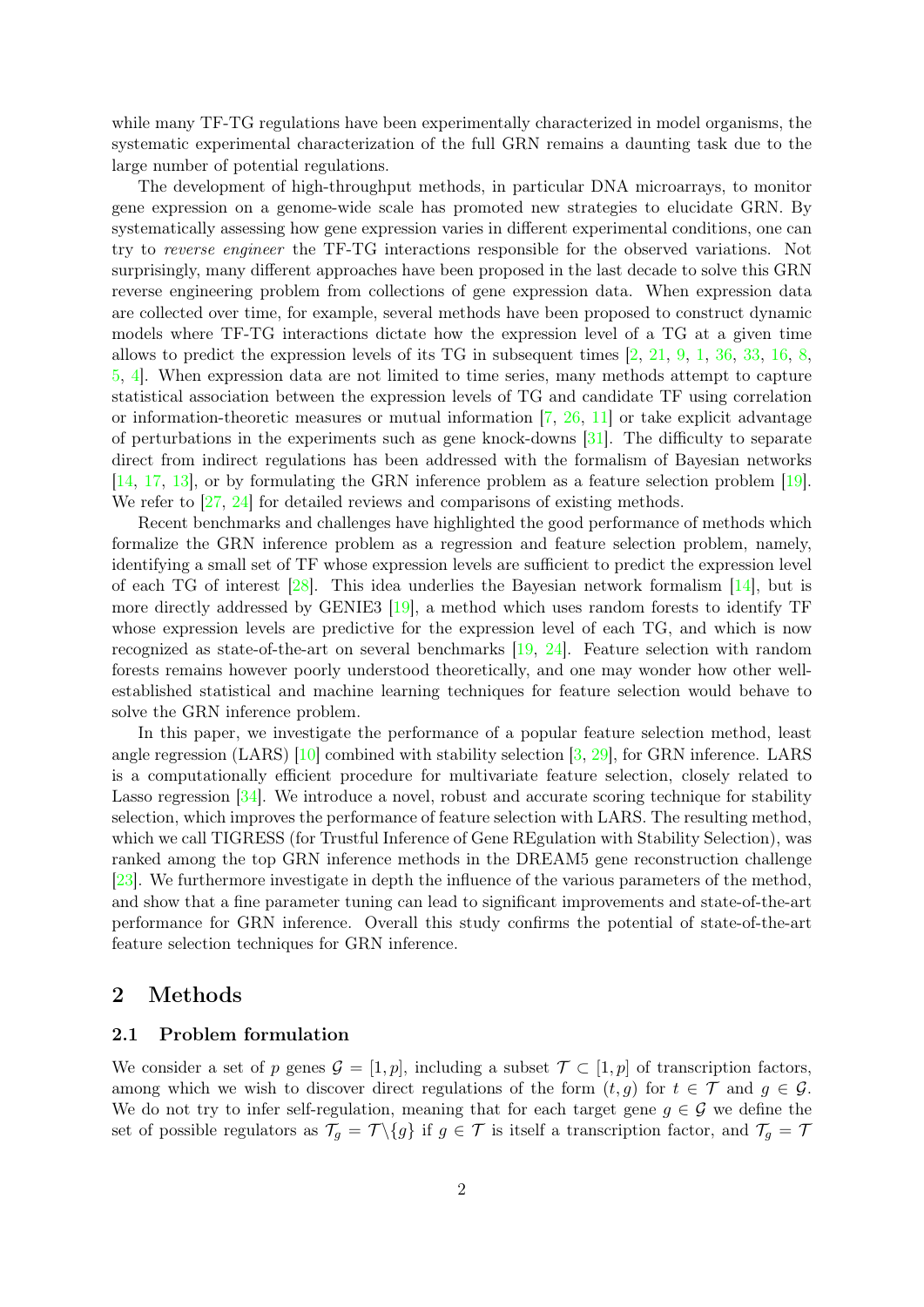otherwise. The set of all candidate regulations is therefore  $\mathcal{E} = \{(t, g), g \in \mathcal{G}, t \in \mathcal{T}_q\}$ , and the GRN inference problem is to identify a subset of true regulations among  $\mathcal{E}$ .

For that purpose, we assume we have gene expression measurements for all genes  $\mathcal G$  in n experimental conditions. Although the nature of the experiments may vary and typically include knock-down or knock-out experiments and even replicates, for simplicity we do not exploit this information and only consider the  $n \times p$  data matrix of expression levels X as input for the GRN inference problem. Each row of X corresponds to an experiment and each column to a gene. We assume that the expression data have been pre-processed for quality control and missing values imputation.

In order to infer the regulatory network from the expression data  $X$ , we compute a score  $s:\mathcal{E}\to\mathbb{R}$  to assess the evidence that each candidate regulation is true, and then predict as true regulation the pairs  $(t, g) \in \mathcal{E}$  for which the evidence  $s(t, g)$  is larger than a threshold  $\delta$ . We let  $\delta$  as a user-controlled parameter, where larger  $\delta$  values correspond to less predicted regulations, and only focus on designing a significance score  $s(t, g)$  that leads to "good" prediction for some values of  $\delta$ . In other words, we only focus on finding a good ranking of the candidate regulations  $\mathcal{E}$ , by decreasing score, such that true regulations tend to be at the top of the list; we let the user control the level of false positive and false negative predictions he can accept.

### 2.2 GRN inference with feature selection methods

Many popular methods for GRN inference are based on such a score. For example, the correlation or mutual information between the expression levels of  $t$  and  $g$  along the different experiments is a popular way to score candidate regulations [\[7,](#page-18-8) [26,](#page-19-2) [11\]](#page-18-9). A drawback of such direct approaches is that it is then difficult to separate direct from indirect regulations. For example, if  $t_1$  regulates  $t_2$ which itself regulates g, then the correlation or mutual information between  $t_1$  and g is likely to be large, although  $(t_1, g)$  is not a direct regulation. Similarly, if  $t_1$  regulates both  $t_2$  and g, then  $t_2$  and g will probably be very correlated, even if there is no direct regulation between them. In order to overcome this problem, a possible strategy is to post-process the predicted regulations and try to remove regulations likely to be indirect because they are already explained by other regulations [\[26\]](#page-19-2). Another strategy is, given a target gene  $g \in \mathcal{G}$ , to jointly estimate the scores  $s(t, g)$  for all candidate regulators  $t \in \mathcal{T}_g$  simultaneously, with a method able to capture the fact that a large score for a candidate regulation  $(t, g)$  is not needed if the apparent correlation between  $t$  and  $g$  is already explained by other, more likely regulations.

Mathematically, the latter strategy is closely related to the problem of *feature selection* in statistics, as already observed and exploited by several authors [\[28,](#page-19-6) [19\]](#page-18-13). More specifically, for each target gene  $q \in \mathcal{G}$ , we consider the regression problem where we wish to predict the expression level of g from the expression level of its candidate regulators  $t \in \mathcal{T}_q$ :

<span id="page-2-0"></span>
$$
X_g = f_g(X_{\mathcal{T}_g}) + \epsilon \,,\tag{1}
$$

where  $X_i$  represents the expression level of the *i*-th gene across different experiments (modelled as a random variable),  $X_{\mathcal{T}_{g}} = \{X_t, t \in \mathcal{T}_{g}\}\$ is the set of expression levels of the candidate transcription factors for gene g, and  $\epsilon$  is some noise. Any linear or nonlinear statistical method for regression can potentially be used to infer  $f<sub>g</sub>$  from the observed expression data. However, we are not directly interested in the regression function  $f_q$ , but instead in the identification of a small set of transcription factors which are sufficient to provide a good model for  $X_q$ . We therefore need a score  $s_g(t)$  for each candidate transcription factor  $t \in \mathcal{T}_g$  to assess how likely it is to be involved in the regression model  $f_g$ . For example, if we model  $f_g$  as a linear function

<span id="page-2-1"></span>
$$
f_g(X_{\mathcal{T}_g}) = \sum_{t \in \mathcal{T}_g} \beta_{t,g} X_t , \qquad (2)
$$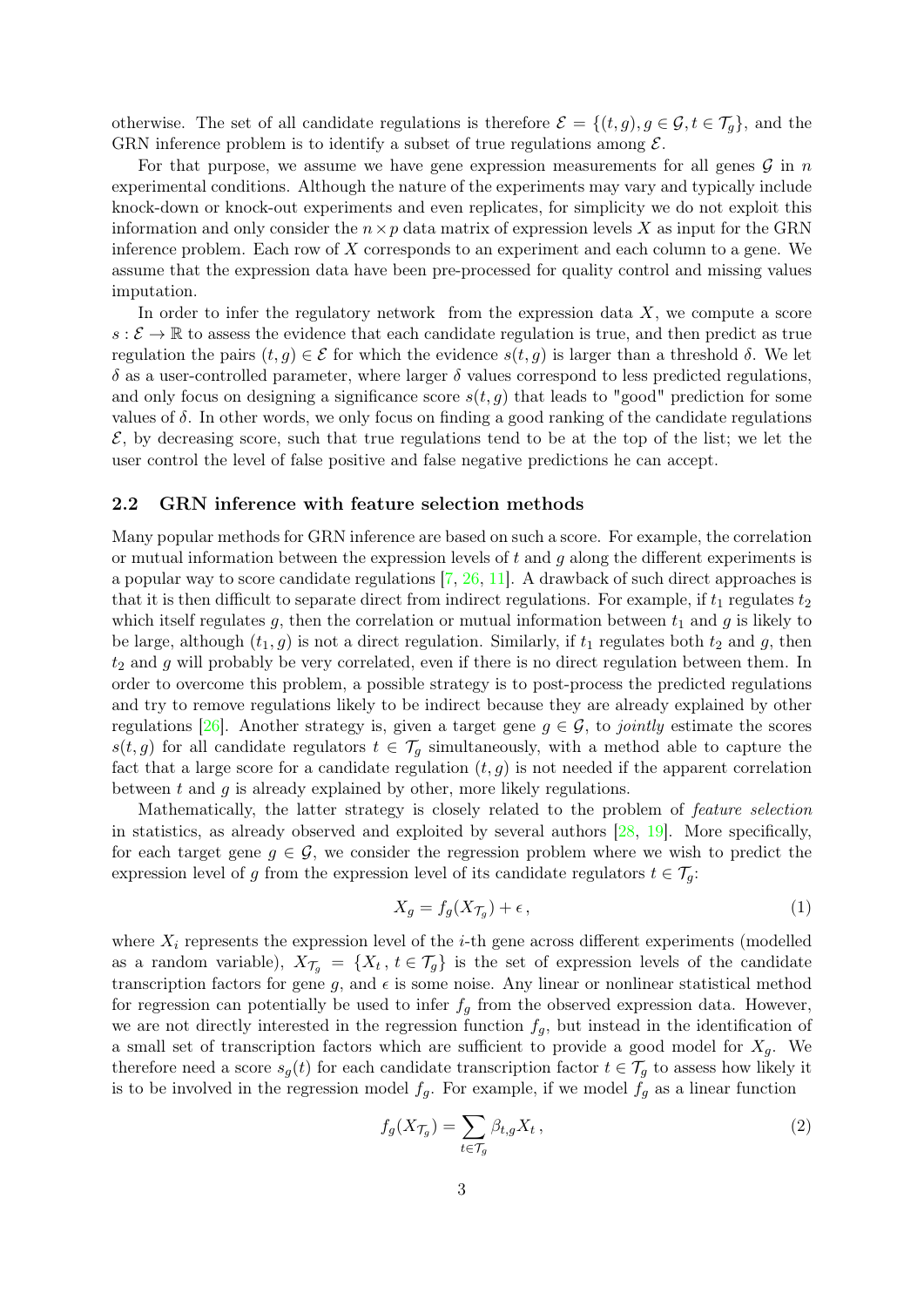then the score  $s_g(t)$  should typically assess the probability that  $\beta_{t,g}$  is non-zero [\[28\]](#page-19-6). More general models are possible, for example  $[19]$  model  $f_q$  with a random forest  $[6]$  and score a predictor  $s_q(t)$  with a variable importance measure specific to this model. Once a score  $s_q(t)$  is chosen to assess the significance of each transcription factor in the target-gene-specific regression model [\(1\)](#page-2-0), we can combine them across all target genes by defining the score of a candidate regulation  $(t, g) \in \mathcal{E}$  as  $s(t, g) = s_q(t)$ , and rank all candidate regulations by decreasing score for GRN inference.

### 2.3 Feature selection with LARS and stability selection

We now propose a new scoring function  $s_g(t)$  to assess the significance of a transcription factor  $t \in \mathcal{T}_q$  in the regression model [\(1\)](#page-2-0). Our starting point to define the scoring function is the LARS method for feature selection in regression [\[10\]](#page-18-14). LARS models the regression function [\(1\)](#page-2-0) linearly, i.e. it models the expression of a target gene as a linear combination of the expression of its transcription factors, as in [\(2\)](#page-2-1). Starting from a constant model where no TF is used, it iteratively adds TF in the model to refine the prediction of  $X_q$ . Contrary to classical forward stepwise feature selection [\[35,](#page-19-10) [18\]](#page-18-17), LARS does not fully re-optimize the fitted model when a new TF is added to the model, but only refines it partially. This results in a statistically sound procedure for feature selection, akin to forward stage-wise linear regression and the Lasso [\[34,](#page-19-8) [18\]](#page-18-17), and a very efficient computational procedure. In practice, after L steps of the LARS iteration, we obtain a ranked list of L TF selected for their ability to predict the expression of the target gene of interest. Efficient implementations of LARS exist in various programming languages including R (lars package,  $[10]$ ) and MATLAB (SPAM toolbox,  $[22]$ ). Since the selection of TF is iterative, LARS has the potential to disregard indirect regulations.

The direct use of LARS to score candidate regulations has, however, two shortcomings. First, LARS can be very sensitive and unstable in terms of selected features when there exist high correlations between different explanatory variables. Second, it only provides a ranking of the TF, for each TG of interest, but does not provide a score  $s_q(t)$  to quantify the evidence that a TF t regulates a target gene g. Since we want to aggregate the predicted regulations across all target genes to obtain a global ranking of all candidate regulations, we need such a score.

To overcome both issues, we do not directly score candidate regulations with the LARS, but instead perform a procedure known as *stability selection* [\[29\]](#page-19-7) on top of LARS. The general idea of stability selection is to run a feature selection method many times on randomly perturbed data, and score each feature by the number of times it was selected. It was shown that stability selection can reduce the sensitivity of LARS and Lasso to correlated features, and improve their ability to select correct features [\[3,](#page-18-15) [29\]](#page-19-7). In addition, it provides a score for each feature, which can then be aggregated over different regression problems, *i.e.* different target genes in our case. More precisely, to score the candidate target genes  $t \in \mathcal{T}_g$  of a given target gene g using LARS with stability selection, we fix a (large) number of iterations  $R$ , and repeat  $R/2$ times the following iterations: we randomly split the experiments into two halves of equal or approximately equal size, we multiply the expression levels of the candidate transcription factors in  $\mathcal{T}_g$  on each microarray by a random number uniformly sampled on the interval  $[\alpha, 1]$  for some  $0 \leq \alpha \leq 1$ , and we run the LARS method for  $L > 0$  steps on the two resulting reduced and reweighed expression matrices. We therefore perform a total of R LARS runs on randomly modified expression matrices. For each run, the result of LARS after L steps is a ranked list of L TF. After the R runs, we record for each  $g \in \mathcal{G}$ ,  $t \in \mathcal{T}_g$  and  $l \in [1, L]$  the frequency  $F(g, t, l)$ with which the TF  $t$  was selected by the LARS in the top  $l$  features to predict the expression of gene g. We divide the frequency by R to obtain a final score between 0 and 1, 1 meaning that t is always selected by LARS in the top  $l$  features to predict the expression level of  $g$ , and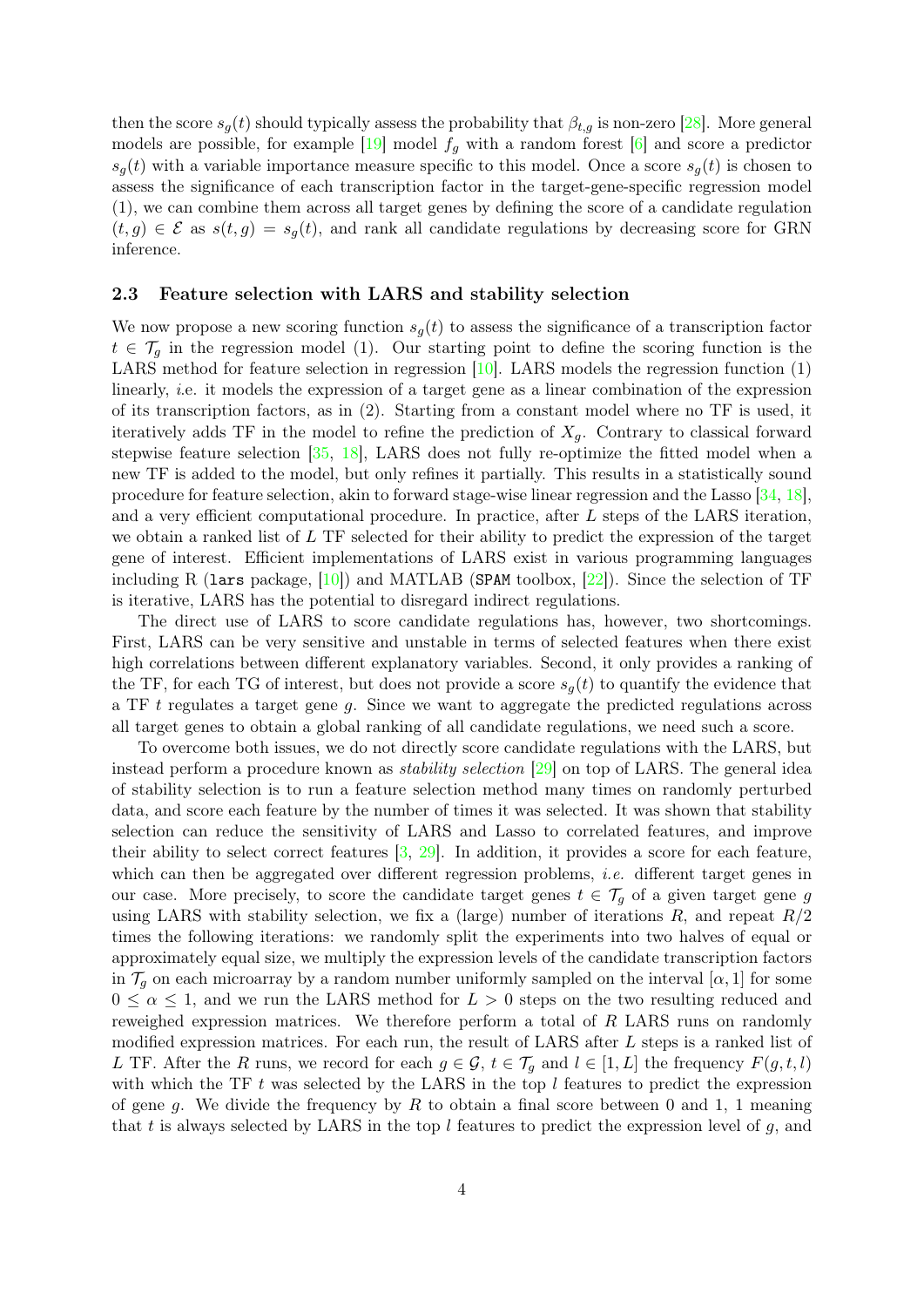<span id="page-4-0"></span>0 that is is never selected. Figure [1](#page-4-0) displays graphically these frequencies, for a given gene g fixed, all candidate TF in  $\mathcal{T}_g$ , and  $l = 1, \ldots, 15$ . When l increases, the frequency  $F(g, t, l)$  for fixed g and t is non-decreasing because the LARS method selects increasing sets of TF at each step. In addition, since the total number of TF selected after  $l$  LARS steps is always equal to  $l$ , taking the average over the R LARS runs leads to the equality  $\sum_{t \in \mathcal{T}_g} F(g, t, l) = l$ , for any gene  $g$  and LARS step  $l$ .



Figure 1: Illustration of the stability selection frequency  $F(g, t, l)$  for a fixed target gene g. Each curve represents a TF  $t \in \mathcal{T}_g$ , and the horizontal axis represents the number l of LARS steps.  $F(g, t, l)$  is the frequency with which t is selected in the first l LARS steps to predict g, when the expression matrix is randomly perturbed by selecting only a limited number of experiments and randomly weighting each expression array. For example, the TF corresponding to the highest curve was selected 57% of the time at the first LARS step, and 81% of the time in the first two LARS steps.

Once the frequency table  $F(g, t, l)$  is computed for  $l = 1, \ldots, L$ , we need to convert it into a unique score  $s(t, g)$  for each candidate pair  $(t, g)$ . The original stability selection score [\[3,](#page-18-15) [29\]](#page-19-7) is simply defined as the frequency of selection in the top  $L$  variables, *i.e.*,

<span id="page-4-1"></span>
$$
s_{original}(t,g) = F(g,t,L). \tag{3}
$$

As suggested by Figure [1,](#page-4-0) this score may be very sensitive to the choice of  $L$ . In particular, if  $L$  is too small, many TF may have zero score (because there are never selected in the top  $L$ TFs), but when L is too large, several TF may have the same score 1 because they are always selected in the top  $L$  TFs. To alleviate this possible difficulty, we propose as an alternative score to measure the area under each curve up to L steps, i.e. to consider the following area score:

<span id="page-4-2"></span>
$$
s_{area}(t,g) = \frac{1}{L} \sum_{l=1}^{L} F(g,t,l).
$$
 (4)

The difference between  $s_{original}(t, g)$  and  $s_{area}(t, g)$  becomes clear if we consider the rank of t in the list produced by LARS in one run as a random variable  $H_t$  (with  $H_t = 1$  meaning that t is ranked first by LARS).  $F(g, t, l)$  is then, by definition, the empirical probability  $P(H_t \leq l)$  that  $H_t$  is not larger than l. The original score has therefore an obvious interpretation as  $P(H_t \leq L)$ , which we can rewrite as:

$$
s_{original}(t,g) = E\left[\phi_{original}(H_t)\right] \quad \text{with} \quad \phi_{original}(h) = \begin{cases} 1 & \text{if } h \le L, \\ 0 & \text{otherwise.} \end{cases}
$$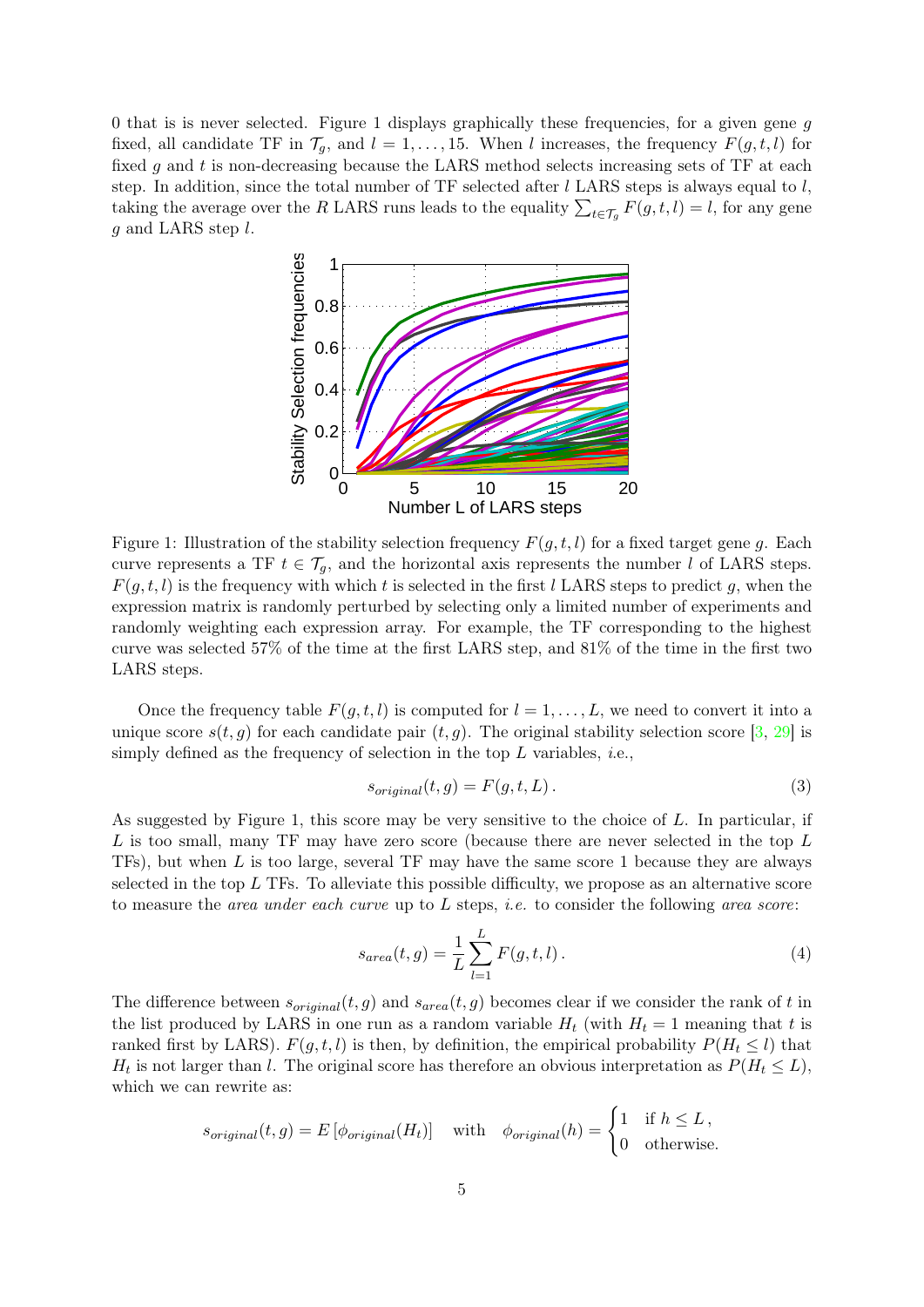Interestingly a small computation shows that the area score has a similar probabilistic interpretation:

$$
s_{area}(t, g) = \sum_{l=1}^{L} F(g, t, l)
$$
  
= 
$$
\sum_{l=1}^{L} P(H_t \le l)
$$
  
= 
$$
\sum_{l=1}^{L} \sum_{h=1}^{l} P(H_t = h)
$$
  
= 
$$
\sum_{h=1}^{L} (L + 1 - h) P(H_t = h)
$$
  
= 
$$
E [\phi_{area}(H_t)]
$$
,

with

$$
\phi_{area}(h) = \begin{cases} L + 1 - h & \text{if } h \le L, \\ 0 & \text{otherwise.} \end{cases}
$$

In other words, both the original and the area scores can be expressed as  $E[\phi(H_t)]$ , although with a different function  $\phi$ . While the original score only assesses how often a feature ranks in the top  $L$ , the area score additionally takes into account the value of the rank, with features more rewarded if they are not only in the top  $L$  but also frequently with a small rank among the top L. Since  $s_{area}$  integrates the frequency information over the full LARS path up to L steps, it should be less sensitive than  $s_{original}$  to the precise choice of L, and should allow to investigate larger values of L without saturation effects when several curves hit the maximal frequency of 1. We note that other scores of the form  $E[\phi(H_t)]$  for non-increasing function  $\phi$ could be investigated as well.

#### 2.4 Parameters of TIGRESS

In summary, the full procedure for scoring all candidate edges in  $\mathcal{E}$ , which we call TIGRESS, splits the GRN inference problem into  $p$  independent regression problems taking each target gene  $g \in \mathcal{G}$  in turn, and scores each candidate regulation  $(t, g)$  for a candidate TF  $t \in \mathcal{T}_q$  with the original [\(3\)](#page-4-1) or area [\(4\)](#page-4-2) stability score applied to LARS feature selection. In addition to the choice of the scoring method (original or area), the parameters of TIGRESS are (i) the number of runs R performed in stability selection to compute the scores, (ii) the number of LARS steps L, and (iii) the parameter  $\alpha \in [0,1]$  which controls the random re-weighting of each expression array in each stability selection run. Apart from  $R$  that should be taken as large as possible to ensure that frequencies are correctly estimated, and is only limited by the computational time we can afford to run TIGRESS, the influence of  $\alpha$  and L on the final performance of the method are not obvious. Taking  $\alpha = 1$  means that no weight randomization is performed on the different expression arrays, while  $\alpha = 0$  leads to maximal randomization. [\[29\]](#page-19-7) advocate that a value between 0.2 and 0.8 is often a good choice. Regarding the choice of  $L$ , [\[29\]](#page-19-7) mentions that it has usually little influence on the result, but as discussed above, the choice of a good range of values may not be trivial in particular for the original score. We investigate below in detail how the performance of TIGRESS depends on the scoring method and on these parameters  $R$ ,  $\alpha$  and L.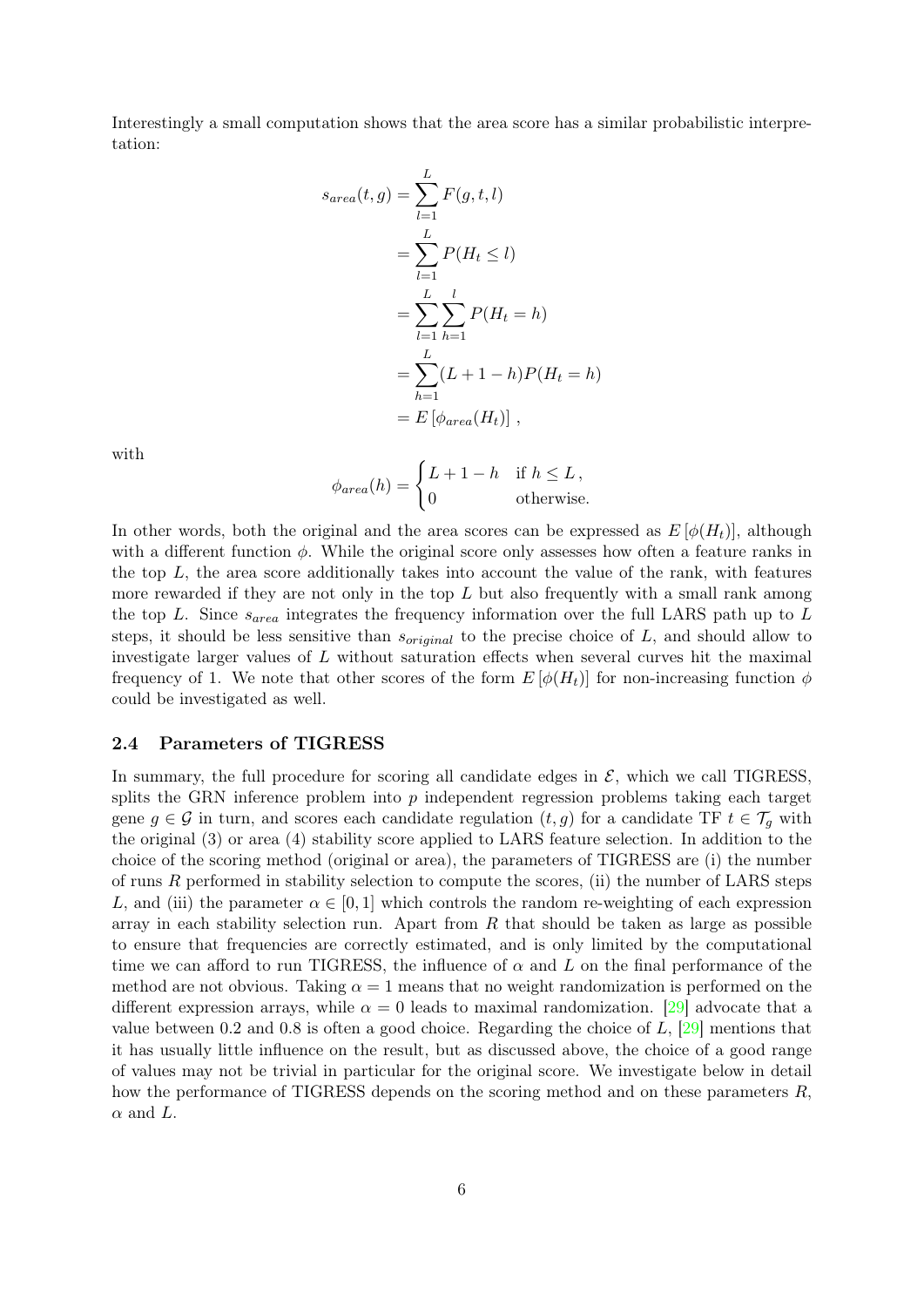#### 2.5 Other GRN inference methods

We experimentally compare TIGRESS to several other GRN inference methods. We use the MATLAB implementations of CLR [\[11\]](#page-18-9) and GENIE3 [\[19\]](#page-18-13). We run ARACNE [\[26\]](#page-19-2) using the R package minet. We keep default parameter values for each of these methods. Results borrowed from the DREAM5 challenge [\[23\]](#page-19-9) were directly obtained by each participating team.

### 2.6 Performance evaluation

Given a gene expression data matrix, each GRN inference method outputs a ranked list of putative TF-TG regulations. Taking only the top  $K$  predictions in this list, we can compare them to known regulations to assess the number of true positives  $(TP)$ , the number of known regulations in the top  $K$  predictions), false positives  $(FP)$ , the number of predicted regulations in the top  $K$  which are not known regulations), false negatives  $(FN,$  the number of known interactions which are not in the top  $K$  predictions) and true negatives  $(T_N)$ , the number of pairs not in the top K predictions which are not known regulations). We then compute classical statistics to summarize these numbers for a given K, including precision  $(TP/(TP + FP))$ , recall  $(TP/(TP + FN))$ , and fall-out  $(FP/(FP + TN))$ . We assess globally how these statistics vary with  $K$  by plotting the receiver operating characteristic (ROC) curve (recall as a function of fall-out) and the precision-recall curve (precision as a function of recall), and computing the area under these curves (respectively AUROC and AUPR) normalized between 0 and 1.

For the datasets of DREAM5, we further compute a P-value for the AUROC and AUPR scores, based on all DREAM5 participants' predictions. This method, which was used by the DREAM5 organizers to rank the teams, involves randomly drawing edges from the teams' prediction lists and computing the probabilities of obtaining an equal or larger AUPR (resp. AUROC) by chance. More precisely, random lists are constructed as follows: for each row of the predicted list, an edge at the same position is drawn at random from all predictions. For an ensemble of such random lists, the areas under the curves are computed, allowing to estimate a random distribution. P-values were obtained by extrapolating the resulting histogram. We refer to [\[23\]](#page-19-9) for more details on this scoring scheme. Finally, we compute the so-called *overall score* for a GRN inference method by integrating the AUROC and AUPR P-values as follows:

<span id="page-6-0"></span>
$$
overall score = \frac{1}{2} \ln(p_{AUPR} p_{AUROC}). \qquad (5)
$$

### 3 Data

We evaluate the performance of TIGRESS and other GRN inference methods on four benchmark datasets, each consisting of a compendium of gene expression data, a list of known TF, and a gold standard set of verified TF-TG regulations which we ideally would like to recover from the expression data only. Expression data are either simulated or experimentally measured under a wide range of genetic, drug and environmental perturbations. Table [1](#page-7-0) summarizes the statistics of these four networks.

The first three benchmarks are taken from the DREAM5 challenge [\[23\]](#page-19-9). Network 1 is a simulated dataset. Its topology and dynamics were modelled according to known GRN, and the expression data were simulated using the  $GeneNetWeaver$  software  $[32]$ . We refer the interested reader to [\[25,](#page-19-12) [24\]](#page-19-5) for more information on this network. The second and third benchmarks are Network 3 and Network 4 of the DREAM5 competition, corresponding respectively to real expression data for E. coli and S. cerevisiae. Note that we do not use in our experiments Network 2 of DREAM5, because no verified TF-TG is provided for this dataset consisting in expression data for S. aureus.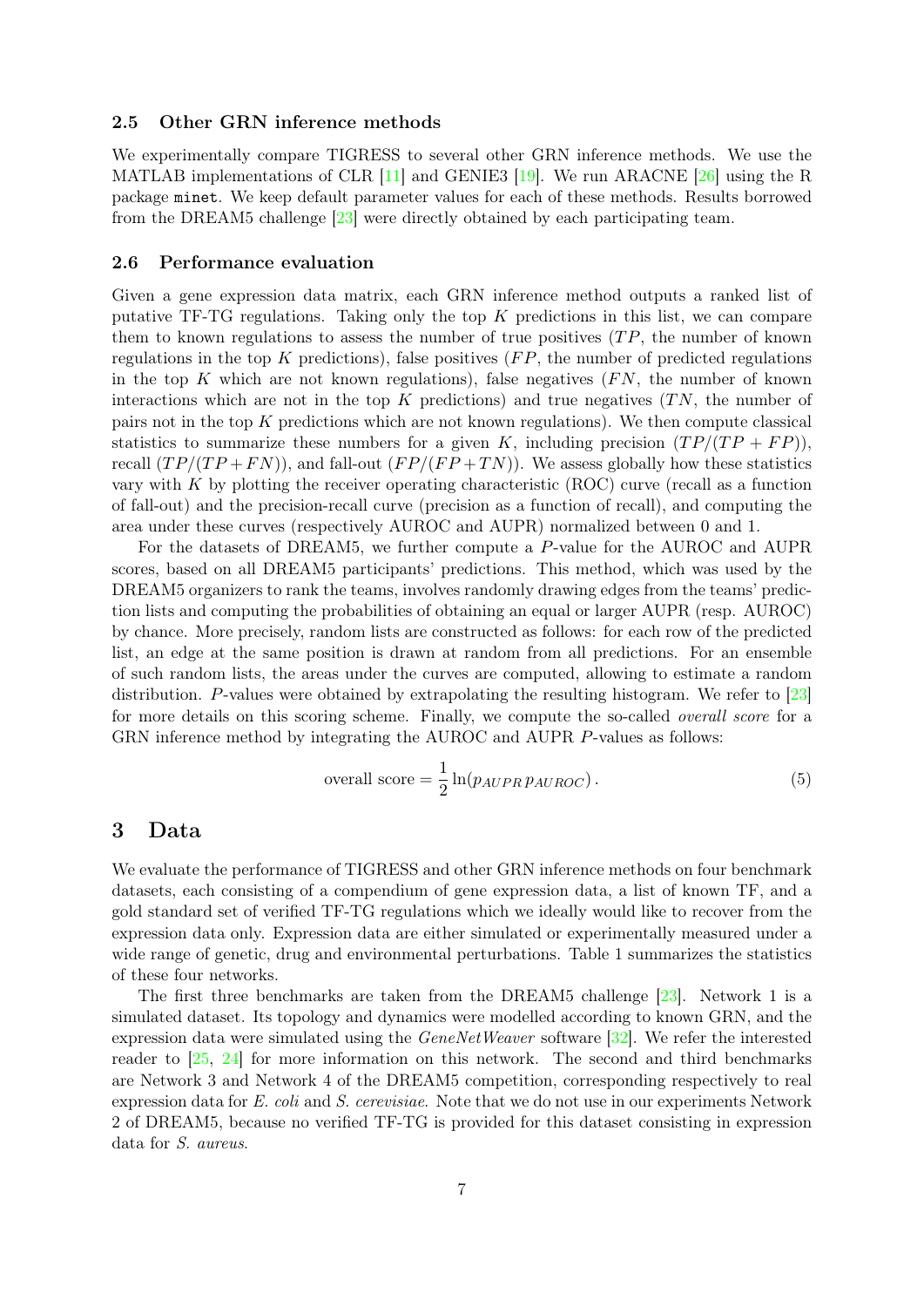Additionally, we run experiments on the E. coli dataset from  $[11]$ , which has been widely used as a benchmark in GRN inference literature. The expression data was downloaded from the Many Microbe Microarrays  $(M^{3D})$  database [\[12\]](#page-18-19) (version 4 build 6). It consists in 907 experiments and 4297 genes. We obtained the gold standard data from RegulonDB [\[15\]](#page-18-20) (version 7.2, May 6th, 2011) that contains 3812 verified interactions among 1525 of the genes present in the microarrays experiments.

As a pre-processing step, we simply mean-center and scale to unit variance the expression levels of each gene within each compendium.

<span id="page-7-0"></span>

| <b>Network</b>                      | $H$ TF | $\sharp$ Genes | $\sharp$ Chips | Verified interactions |
|-------------------------------------|--------|----------------|----------------|-----------------------|
| DREAM5 Network 1 (in-silico)        | 195    | 1643           | 805            | 4012                  |
| DREAM5 Network $3(E. \text{ coli})$ | 334    | 4511           | 805            | 2066                  |
| DREAM5 Network $4(S. cerevisiae)$   | 333    | 5950           | 536            | 3940                  |
| <i>E. coli</i> Network from [11]    | .80    | 1525           | 907            | 3812                  |

Table 1: Datasets used in our experiments.

# 4 Results

#### 4.1 DREAM5 challenge results

In 2010 we participated to the DREAM5 Network Inference Challenge, an open competition to assess the performance of GRN methods [\[23\]](#page-19-9). Participants were asked to submit a ranked list of predicted interactions from four matrices of gene expression data. At the time of submission, no further information was available to participants (besides the list of TF), in particular the "true" network of verified interactions for each dataset was not given. After submissions were closed, the organizers of the challenge announced that one network (Network 1) was a simulated network with simulated expression data, while the other expression datasets were real expression data collected for E. coli (Network 3) and S. cerevisiae (Network 4), respectively. Teams were ranked for each network by decreasing overall score [\(5\)](#page-6-0), and an overall ranking was proposed based on the average of the overall scores over the three networks.

We submitted predictions for all networks with a version of TIGRESS which we did not try to optimize, which we refer to as Naive TIGRESS below. Naive TIGRESS is the variant of TIGRESS which scores candidate interactions with the original score [\(3\)](#page-4-1) and uses the arbitrarily fixed parameters  $\alpha = 0.2$ ,  $L = 5$ ,  $R_1 = 4,000$ ,  $R_3 = R_4 = 1,000$ , where  $R_i$  refers to the number of runs for network i. The number of runs were simply set to ensure that TIGRESS would finish within 2 days on a single-core laptop computer.  $R_1$  is larger than  $R_3$  and  $R_4$  because the size of network 1 is smaller than that of networks 3 and 4, implying that each TIGRESS run is faster. The choice  $\alpha = 0.2$  followed previous suggestions for the use of stability selection [\[29\]](#page-19-7), while the choice  $L = 5$  roughly corresponded to the largest value for which no TF-TG pair had a score of 1.

Naive TIGRESS was among the top GRN prediction methods at DREAM5, ranking second among 29 participating teams in the in silico network challenge, and third overall. Table [2](#page-8-0) summarizes the results of the first three teams in average overall score. The winning method, both *in silico* and overall, was the GENIE3 method of [\[19\]](#page-18-13). GENIE3 already won the DREAM4 challenge, confirming its overall state-of-the-art performance. It had particularly strong performance on the *in silico* network, and more modest performance on both *in vivo* networks. The ANOVA-based method of [\[20\]](#page-18-21) ranked second overall, with particularly strong performance on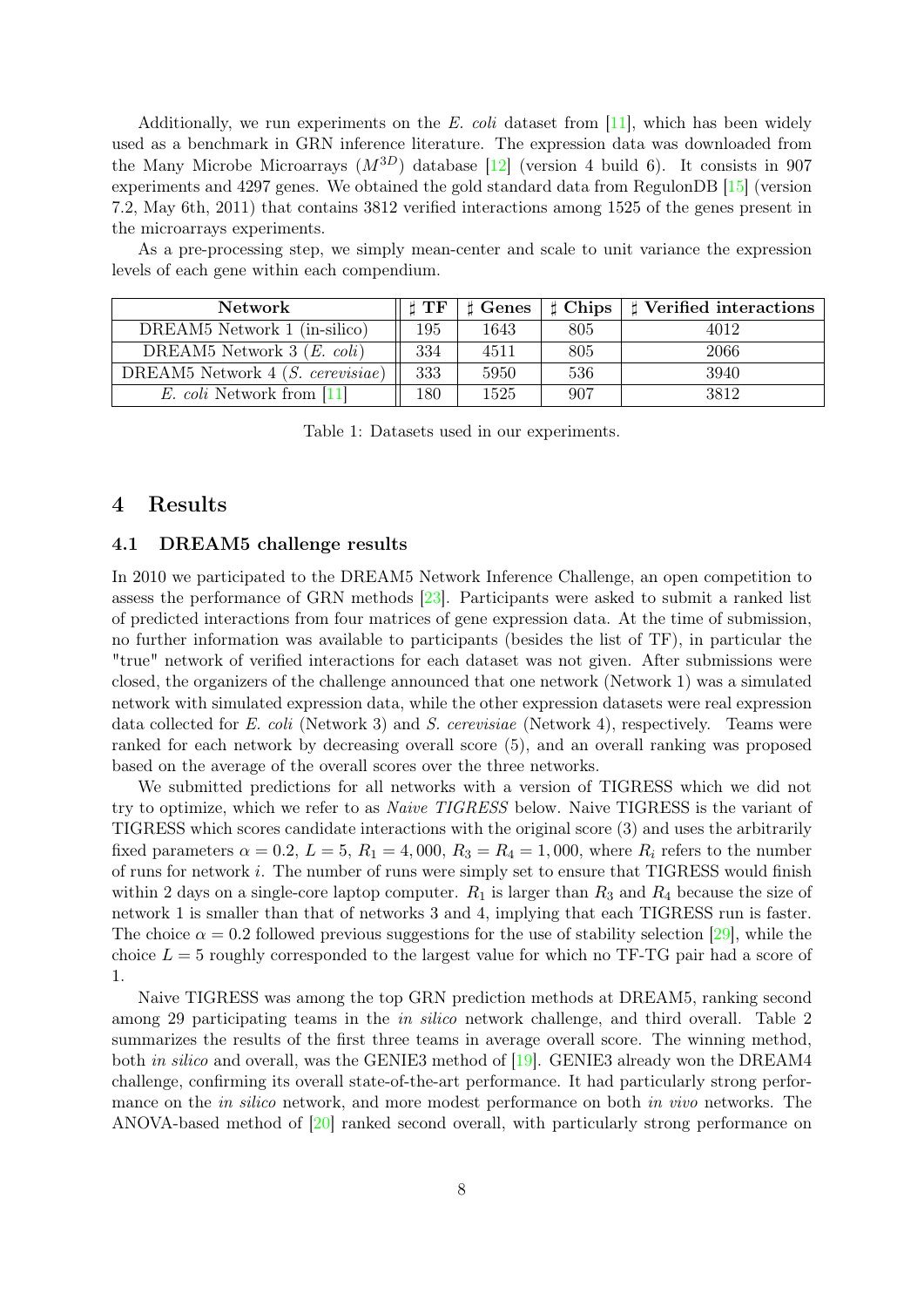<span id="page-8-0"></span>

| Teams            | Network 1 |              | Network 3 |       |           | Network 4    |       |           |              |
|------------------|-----------|--------------|-----------|-------|-----------|--------------|-------|-----------|--------------|
|                  | A UPR     | <i>AUROC</i> | Score     | AUPR  | A U R O C | <i>Score</i> | AUPR- | A U R O C | <i>Score</i> |
| GENIE3 [19]      | 0.291     | 0.815        | 104.65    | 0.093 | 0.617     | 14.79        | 0.021 | 0.518     | 1.39         |
| ANOVA-based [20] | 0.245     | 0.780        | 53.98     | 0.119 | 0.671     | 45.88        | 0.022 | 0.519     | 2.21         |
| Naive TIGRESS    | 0.301     | 0.782        | 87.80     | 0.069 | 0.595     | 4.41         | 0.020 | 0.517     | $1.08\,$     |

Table 2: AUPR, AUROC and minus the logarithm of related p-values for all DREAM5 Networks and the three best teams.

the E. coli network. Naive TIGRESS ranked third overall, with particularly strong performance on the in silico network, improving over GENIE3 in terms of AUPR.

Interestingly, GENIE3 and TIGRESS follow a similar formulation of GRN inference as a collection of feature selection problems for each target gene, and use similar randomizationbased techniques to score the evidence of a candidate TF-TG regulation. The main difference between the two methods is that GENIE3 aggregates the features selected by decision trees, while TIGRESS aggregates the features selected by LARS. The overall good results obtained by both methods suggest that this formalism is particularly relevant for GRN inference.

### 4.2 Influence of TIGRESS parameters

In this section, we provide more details about the influence of the various parameters of TI-GRESS on its performance, taking DREAM5 in silico network as benchmark dataset. Obviously the improvements we report below would require confirmation on new datasets not used to optimize the parameters, but they shed light on the further potential of TIGRESS and similar regression-based method when parameters are precisely tuned.

Starting from the parameters used in Naive TIGRESS ( $R = 4,000$ ,  $\alpha = 0.2$  and  $L = 5$ , original score), we assess the influence of the different parameters by systematically testing the following combinations:

- original [\(3\)](#page-4-1) or area [\(4\)](#page-4-2) scoring method;
- randomization parameter  $\alpha \in \{0, 0.1 \ldots, 1\};$
- length of the LARS path  $L \in \{1, 2 \dots 20\}$ ;
- number of randomization runs  $R \in \{1,000; 4,000; 10,000\}.$

Figure [2](#page-9-0) summarizes the overall score [\(5\)](#page-6-0) obtained by each combination of parameters on Network 1.

A first observation is that the area scoring method consistently outperforms the original scoring method, for any choice of  $\alpha$  and L. This suggests that, by default, the newly proposed area score should be preferred to the classical original score. We also note that the performance of the area score is less sensitive to the value of  $\alpha$  or L than that of the original score. For example, any value of  $\alpha$  between 0.2 and 0.8, and any L less than 10 leads to an overall score of at least 90 for the area score, but it can go down to 60 for the original score. This is a second argument in favor of the area scoring setting: as it is not very sensitive to the choice of the parameters, one may practically more easily tune it for optimal performance. On the contrary, the window of  $(\alpha, L)$  values leading to the best performance is more narrow with the original scoring method, and therefore more difficult to find a *priori*. The recommendation of  $\boxed{29}$  to choose  $\alpha$  in the range [0.2, 0.8] is clearly not precise enough for GRN inference. The best overall performance is obtained with  $(\alpha = 0.4, L = 2)$  in both scoring settings.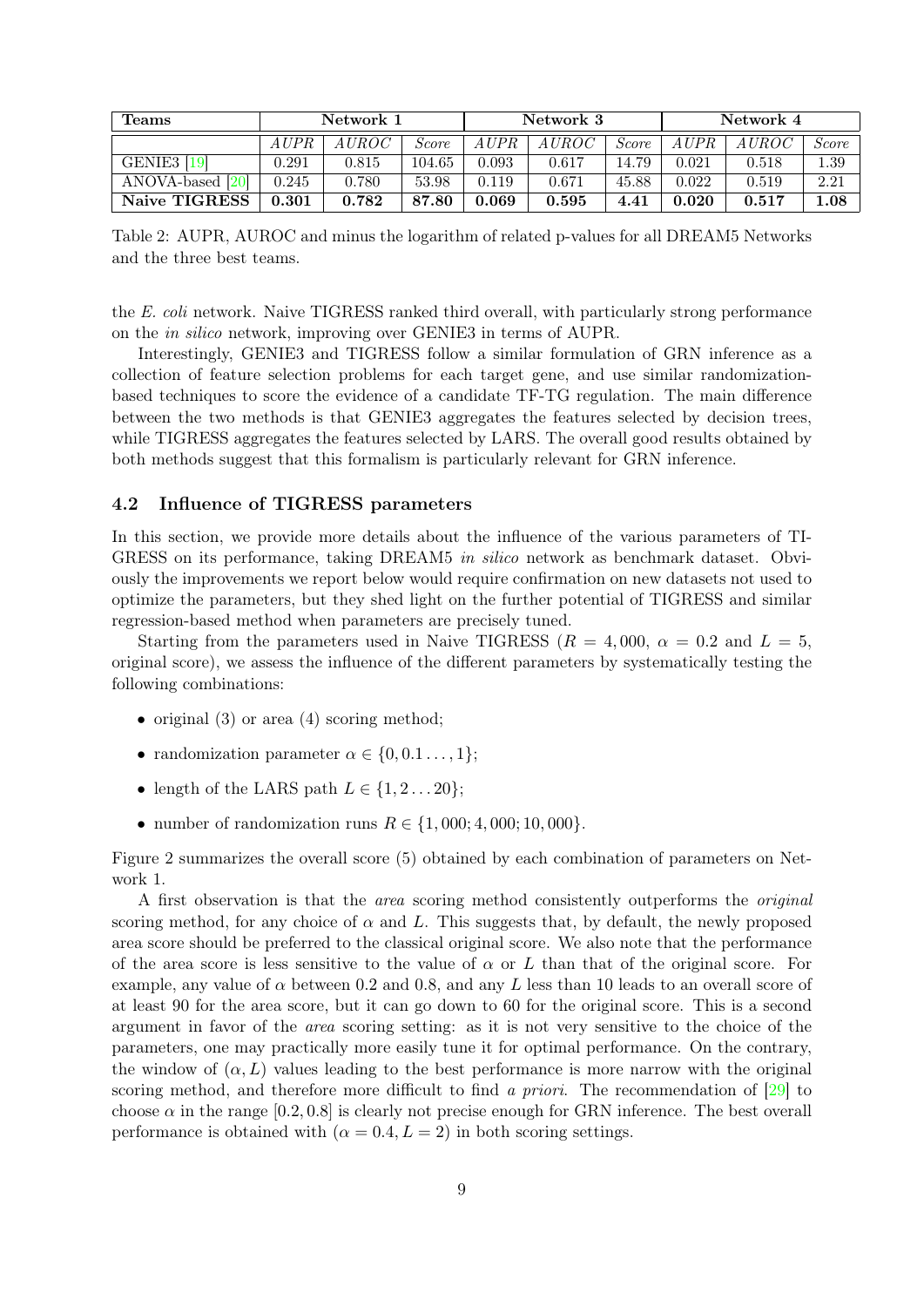<span id="page-9-0"></span>

Figure 2: Overall score for Network 1. From top to bottom, plots show the results for  $R = 1,000$ ,  $R = 4,000$  and  $R = 10,000$  for both the area (left) and the original (right) scoring settings, as a function of  $\alpha$  and  $L$ .

Regarding the relationship between  $\alpha$  and L, we observe in Figure [2](#page-9-0) a slight positive correlation for the optimal L as a function of  $\alpha$ , particularly for the area score. For example, for  $R = 10^4$ ,  $L = 2$  is optimal for  $\alpha \leq 0.4$ , but  $L \geq 4$  is optimal for  $\alpha \geq 0.8$ . The effect is even more pronounced for  $R = 4,000$ . This can be explained by the fact that when  $\alpha$  increases, we decrease the variations in the the different runs of LARS and therefore reduce the diversity of features selected; increasing the number of LARS is a way to compensate this effect by increasing the number of features selected at each run. Another way to observe the need to ensure a sufficient diversity is to observe how the best parameters L and  $\alpha$  vary as a function of R (Figure [3\)](#page-10-0). It appears clearly that the optimal number of steps  $L^*$  decreases when the number of resampling runs increases and stabilizes at 2. This is not a surprising result. Indeed, when more resampling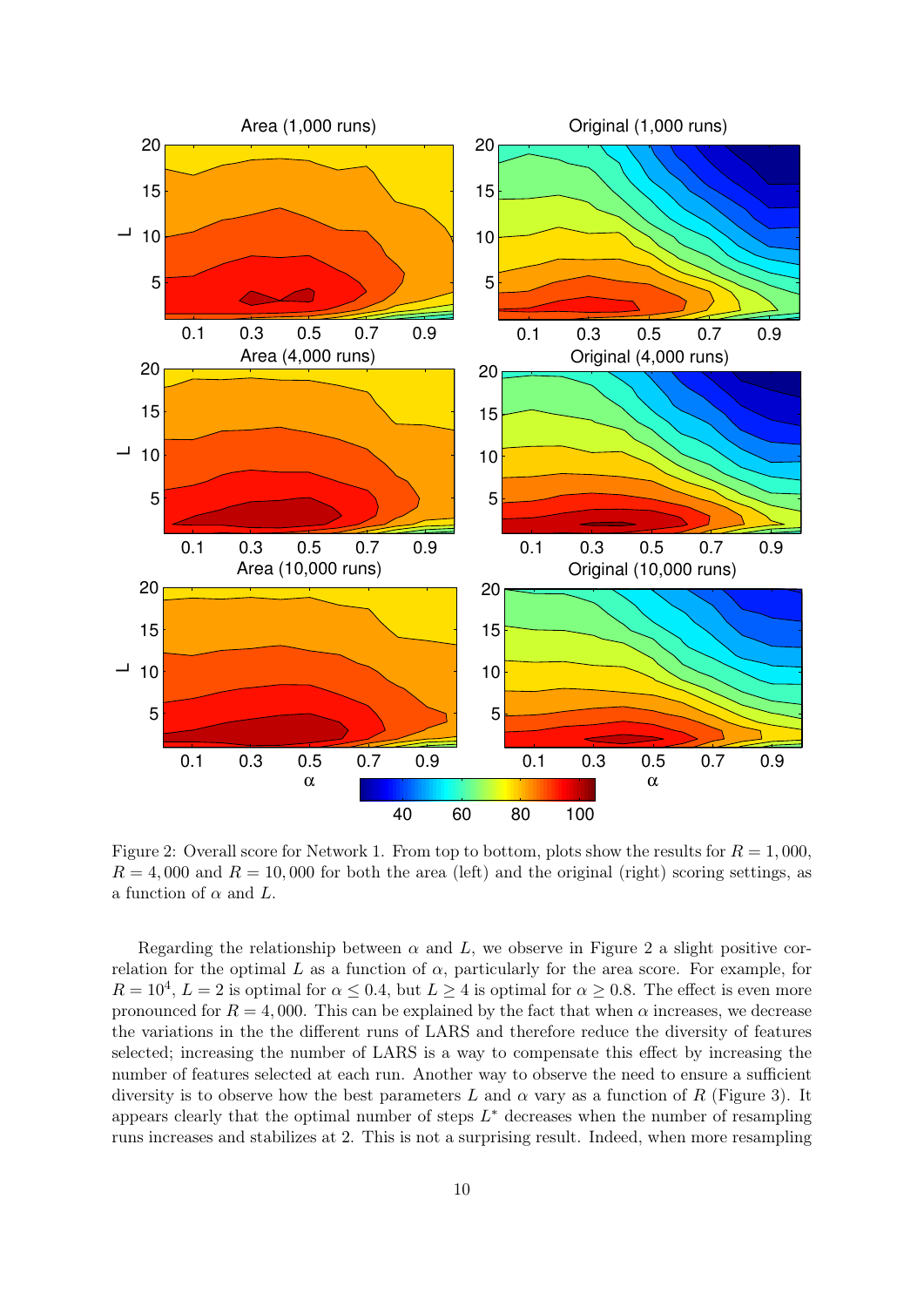is performed, the chance of selecting a given feature increases. The number N of non zero scores subsequently increases and it thus becomes unnecessary to look further in the regularization path. On the other hand, the value of  $\alpha^*$  lies steadily between 0.3 and 0.5, suggesting that the adjustment to the number of bootstraps can mostly be made through the choice of L.

<span id="page-10-0"></span>

Figure 3: Optimal values of parameters  $L$ ,  $\alpha$  and  $N$  with respect to the number of resampling runs

Finally, we unsurprisingly observe that increasing the number  $R$  of resampling runs leads to better performances. On Figure [4,](#page-11-0) we show the overall score as a function of R with  $L = 2$ and  $\alpha = 0.4$ . We clearly see that, for both scoring methods, increasing the number of runs is beneficial. The performance seems to reach an asymptote only when  $R$  becomes larger than 5, 000.

### 4.3 Comparison with other methods

Figure [5](#page-11-1) depicts both the ROC and the Precision/Recall curves for several methods on Network 1. Table [3](#page-12-0) summarizes these performances in terms of  $AUPR$ ,  $AUROC$  and related p-values as well as the overall score. Here, TIGRESS was run with  $\alpha = 0.4$ ,  $L = 2$  and  $R = 8,000$  which corresponds to the best performance of the algorithm, as investigated in the previous section.

TIGRESS outperforms all methods in terms of AUPR and all methods but GENIE in terms of AUROC. Moreover, the shape of the Precision/Recall curve suggests that the top of the prediction list provided by TIGRESS contains more true edges than other methods. The ROC curve, on the other hand, focuses on the entire list of results. Therefore, we would argue that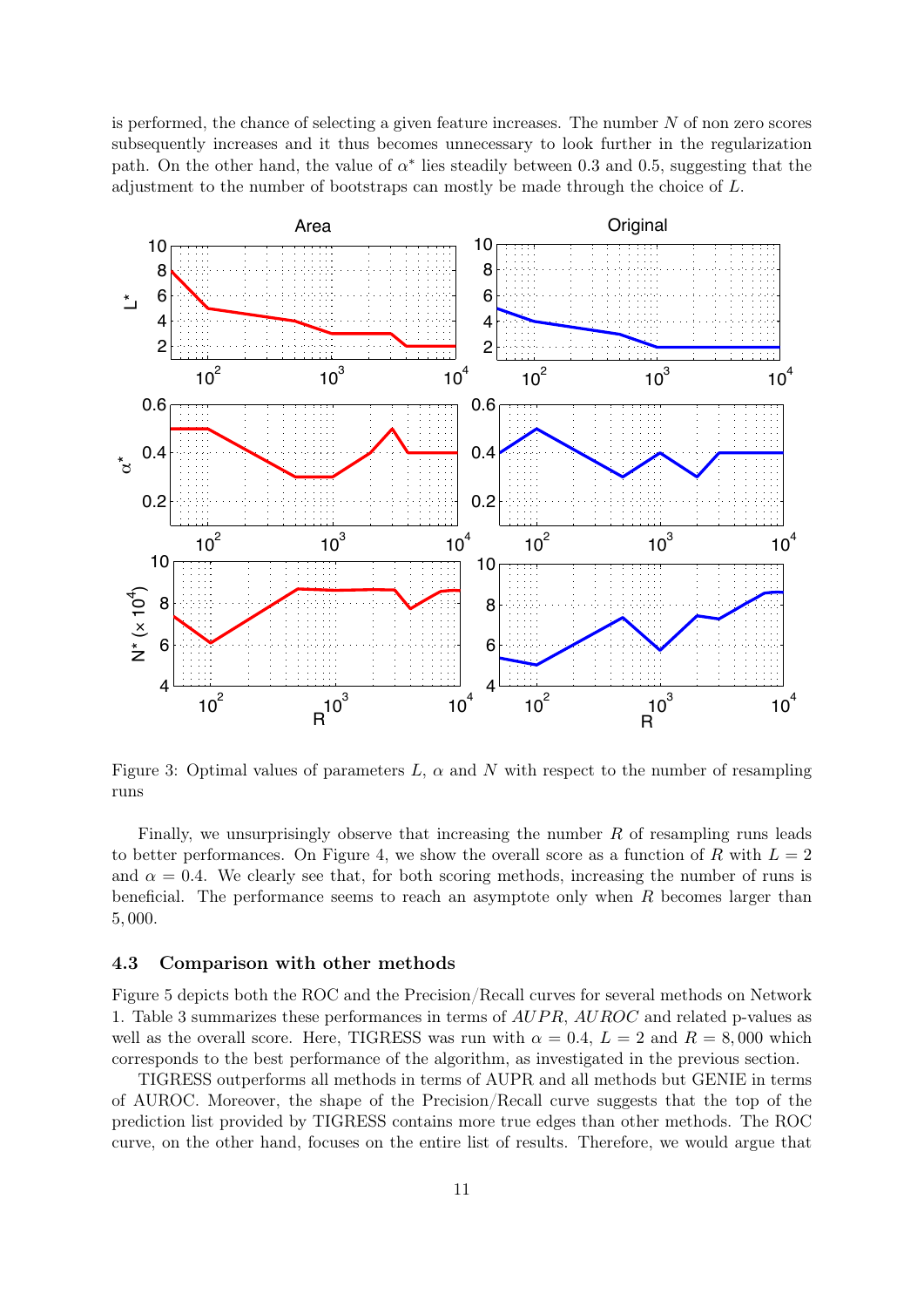<span id="page-11-0"></span>

Figure 4: Overall score as a function of R. In both scoring settings,  $\alpha$  and L were set to 0.4 and 2, respectively.

<span id="page-11-1"></span>

Figure 5: ROC (left) and Precision/Recall (right) curves for several methods on Network 1.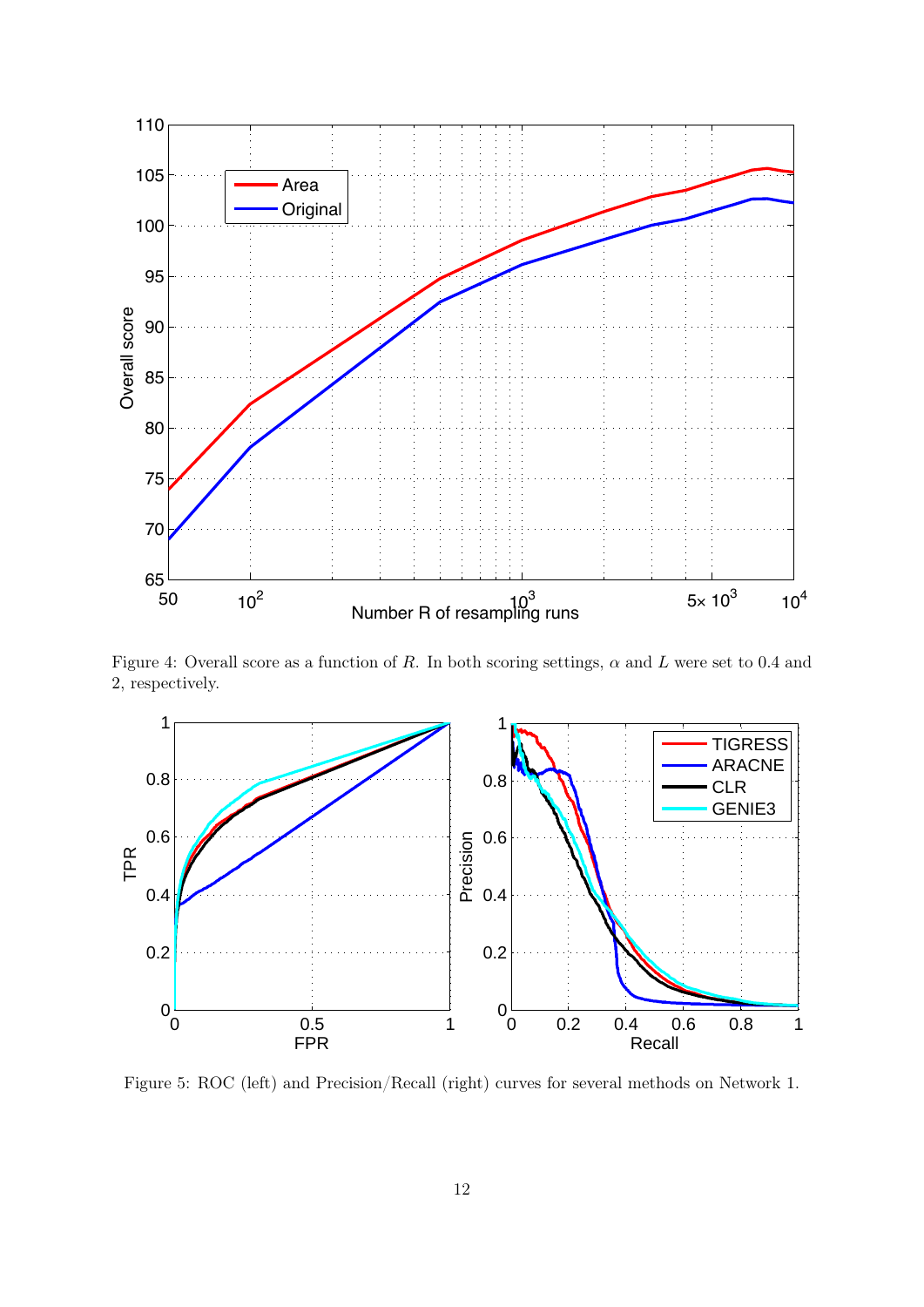<span id="page-12-0"></span>

| Method             | <b>AUPR</b> | $p_{AUPR}$  | <b>AUROC</b> | $p_{AUROC}$ | Overall score |
|--------------------|-------------|-------------|--------------|-------------|---------------|
| <b>TIGRESS</b>     | 0.320       | 1.17e-145   | 0.789        | 3.74e-67    | 105.68        |
| GENIE <sub>3</sub> | 0.291       | $1.60e-104$ | 0.815        | $3.06e-106$ | 104.65        |
| Naive TIGRESS      | 0.301       | $7.20e-118$ | 0.782        | 3.48e-59    | 87.80         |
| CLR.               | 0.265       | 1.82e-73    | 0.782        | 1.41e-58    | 65.30         |
| ANOVA-based        | 0.245       | 8.17e-53    | 0.780        | 1.34e-56    | 53.98         |
| ARACNE             | 0.276       | 1.73e-85    | 0.672        | $9.82e-01$  | 42.38         |

Table 3: Comparison of different methods on Network 1 of the DREAM5 challenge. The performance of GENIE3, Naive TIGRESS and ANOVA were obtained during the DREAM5 competition. TIGRESS corresponds to the choice of parameters leading to the best performance (area score,  $\alpha = 0.4$ ,  $L = 2$ ,  $R = 8,000$ . We ran CLR and ARACNE using public implementations of these methods.

TIGRESS is more reliable than GENIE in its first predictions but contains overall more errors when we go further in the list.

#### 4.4 In vivo networks results

Since Naive TIGRESS did not perform very well on the in vivo networks at the DREAM5 competition (Table [2\)](#page-8-0), we now test on these networks TIGRESS with the best parameters selected on the *in silico* (area score,  $\alpha = 0.4$  $\alpha = 0.4$ ,  $L = 2$  and  $R = 10,000$ ). Table 4 shows the values of AUPR, AUROC, related p-values and overall score for DREAM5 networks 3 and 4 reached by TIGRESS.

<span id="page-12-1"></span>

| <b>Network</b>   | <b>AUPR</b> | $p_{AUPR}$ | AUROC  | PAUROC     | Overall score |
|------------------|-------------|------------|--------|------------|---------------|
| DREAM5 Network 3 | 0.0660      | 4.79e-06   | 0.5887 | 6.66e-02   | 3.25          |
| DREAM5 Network 4 | 0.0199      | 5.86e-01   | 0.5143 | $2.02e-01$ | 0.46          |

Table 4: TIGRESS performance on DREAM5 Networks 3 and 4.

The results on these two networks are overall disappointing: TIGRESS does not do better than Naive TIGRESS. In fact, both sets of results are very weak. Without attempting to reoptimize all parameters for each network, one may wonder whether the parameters chosen using the in silico network are optimal for the in vitro networks. As a partial answer, Figure [6](#page-13-0) shows the behavior of the overall score with respect to  $L$  for Networks 3 and 4. Interestingly, it seems that a larger  $L$  is preferable in this case, suggesting that one may have to adapt the parameters to the size of the network. Indeed, networks 3 and 4 contain respectively 4, 511 and 5, 950 nodes, making them much larger than the *in silico* network we tuned the parameters on. However, the improvement is not dramatic in absolute value.

On Figure [7](#page-13-1) we compare Precision/Recall and ROC curves obtained with TIGRESS with several other algorithms on the E. coli network from [\[11\]](#page-18-9). Table [5](#page-13-2) compares the areas under the curves. TIGRESS is comparable to CLR, while GENIE3 outperforms other methods. However the overall performance of all methods remains disappointing.

### 4.5 Analysis of errors on E. coli

To understand further the advantages and limitations of TIGRESS, we analyse the type of errors it typically makes taking the  $E.$  coli dataset as example. We analyse  $FP$ , *i.e.* cases where TIGRESS predicts an interaction that does not appear in the gold standard GRN.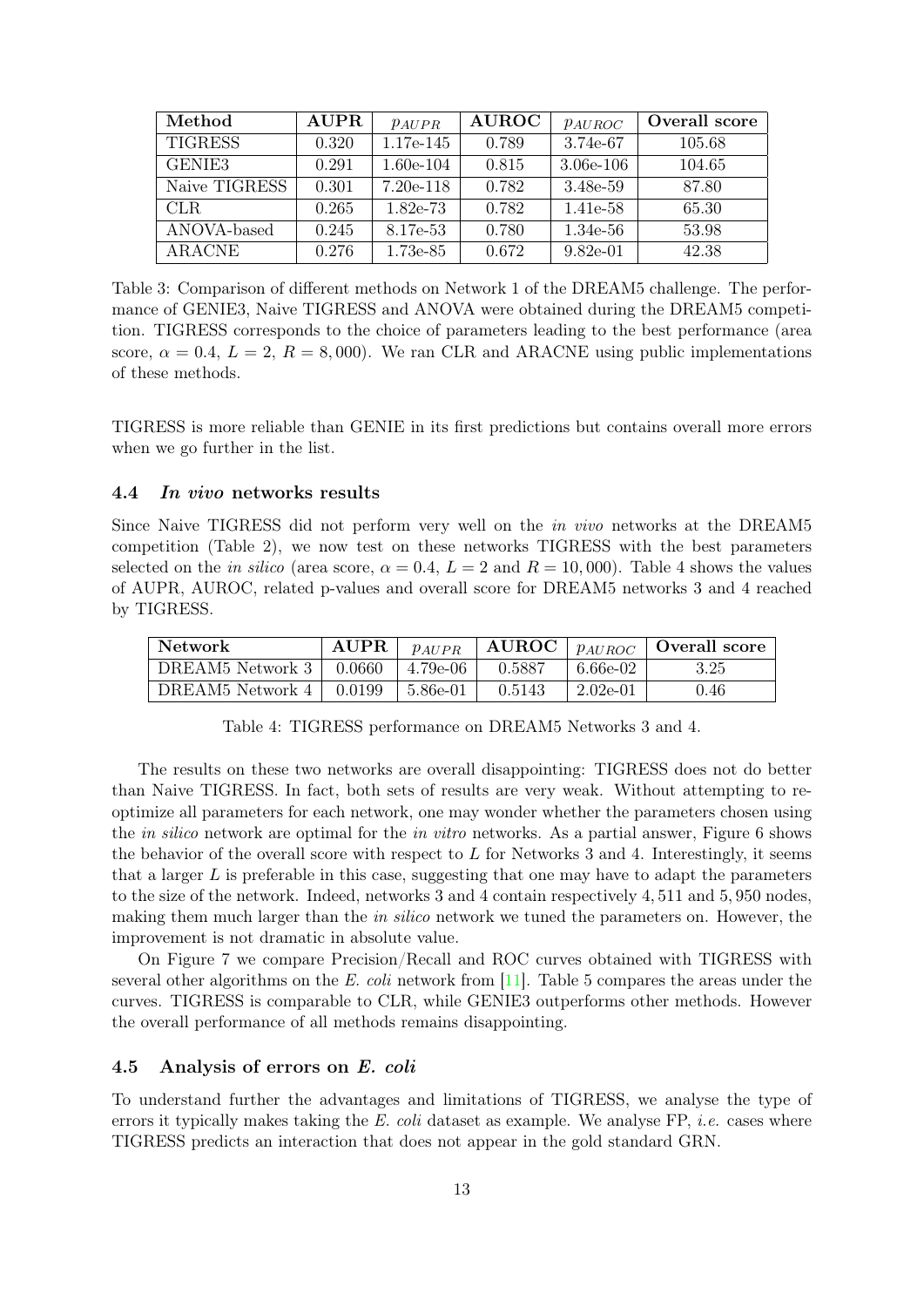<span id="page-13-0"></span>

Figure 6: Overall score with respect to L for networks 3 and 4 ( $\alpha = 0.4$ ,  $R = 10,000$ ).

<span id="page-13-1"></span>

<span id="page-13-2"></span>Figure 7: Precision/Recall (Left) and ROC (Right) curves for several methods on the E. coli dataset.

| Method             | <b>AUPR</b> | <b>AUROC</b> |
|--------------------|-------------|--------------|
| <b>TIGRESS</b>     | 0.0624      | 0.6026       |
| <b>ARACNE</b>      | 0.0498      | 0.5531       |
| CLR.               | 0.0641      | 0.6019       |
| GENIE <sub>3</sub> | 0.0814      | 0.6375       |

Table 5: TIGRESS compared to state-of-the-art methods on the E. coli Network.

We focus in particular on quantifying how far a wrongly predicted interaction is from a true one, and introduce for that purpose the notion of distance between two genes as the shortest path distance between them on the gold standard GRN, forgetting about the direction of edges. For two genes  $G1$  and  $G2$ , we call  $G1-G2$  a *distance-x* link if the shortest path between  $G1$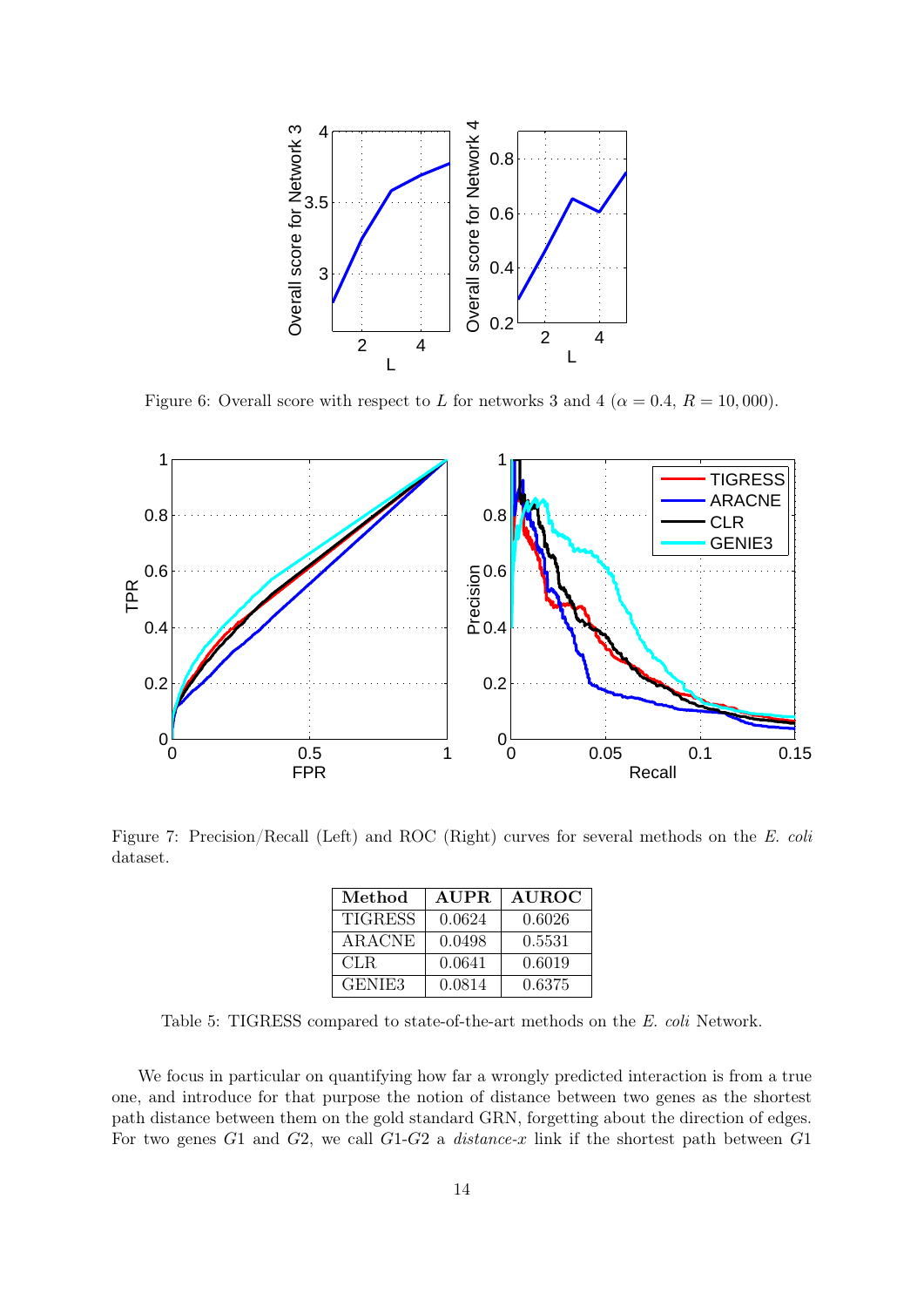<span id="page-14-0"></span>and  $G2$  on the true network has length x. Figure [8,](#page-14-0) shows the distribution of these distances for spuriously discovered edges over the gold standard network, i.e. the actual proportion of distance-x links, with  $x \in \{1, 2, 3, 4, > 4\}$ . We write  $\hat{p}_x$  the proportion of spurious TG-TF couples with distance x.



Figure 8: Exact distribution of the shortest path between spuriously predicted TF-TG couples.

Figure [9](#page-15-0) depicts the distribution of distance-x proportions among the spuriously detected edges, as a function of the number of predicted edges. Dotted lines represent the 95% confidence interval around the exact distribution  $(\hat{p}_x)_x$ . For a given number r of spuriously predicted edges, this interval is computed as

$$
\left[\frac{q_{0.025}(\hat{p}_x)}{r}; \frac{q_{0.975}(\hat{p}_x)}{r}\right],
$$

where  $q_a(\hat{p}_x)$  represents the quantile of order a of a hypergeometric distribution  $\mathcal{H}(N_S, \hat{p}_xN_S, r)$ and  $N<sub>S</sub>$  is the total number of spuriously predicted edges.

We observe that most of the recovered false positives appear as distance-2 edges in a significantly higher proportion than  $\hat{p}_2$  whereas significantly less distance- $> 4$  edges are discovered. These results strongly suggest that most of TIGRESS errors - especially at the top of the list - are indeed sensible guesses, where the two nodes, spuriously discovered with a parent/child relationship are actually separated by only one other node. In Table [6,](#page-16-0) we detail the three possible patterns observable in this situation.

Figure [10](#page-16-1) focuses on distance-2 errors. Note that some edges show more than one pattern, e.g. the first spurious edges are both *siblings* and *couples*. It appears that most of them are siblings and can thus be interpreted as spurious feed-forward loops. We believe that this can be explained by three main reasons: i) the discovered edges actually exist but have not been experimentally validated yet; ii) there is more of a linear relationship between siblings than between parent and child; iii) some nodes have very correlated expression levels, making it difficult for TIGRESS to tell between the parent and the child.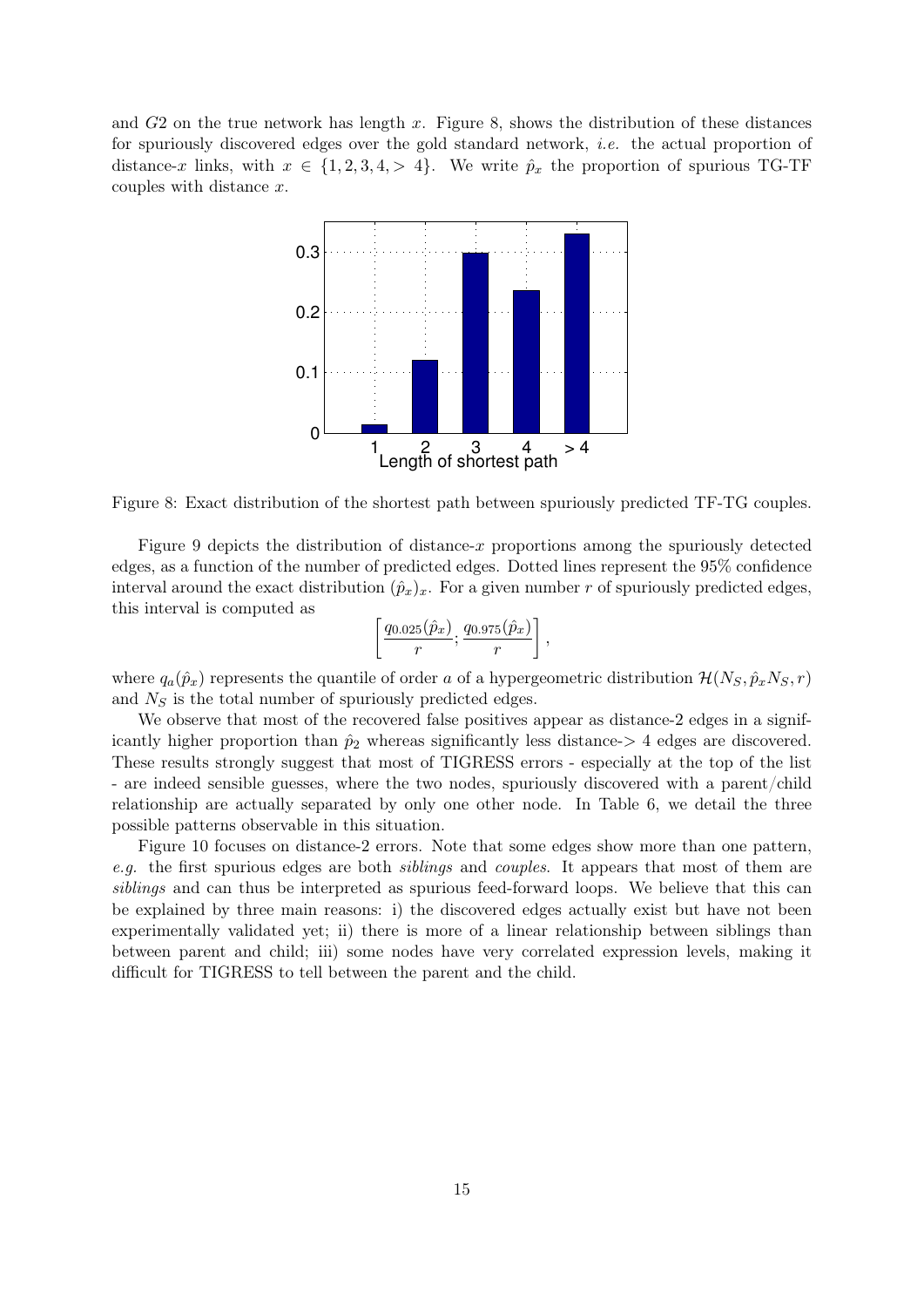<span id="page-15-0"></span>

Figure 9: Distribution of the shortest path length between nodes of spuriously detected edges and 95% confidence interval for the null distribution. These edges are ranked by order of discovery.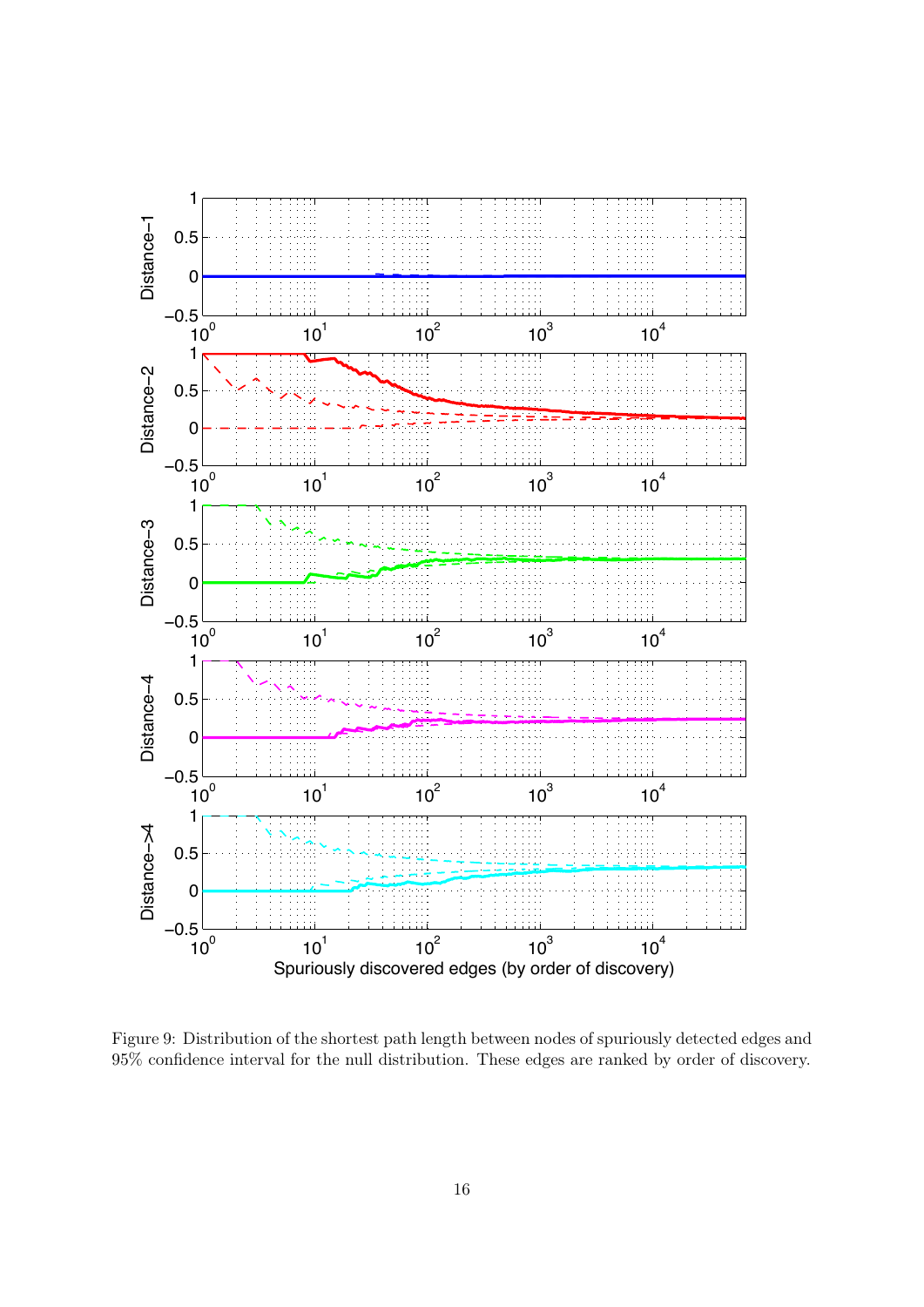<span id="page-16-0"></span>

| Name                   | Illustration         | Description                                                                       |
|------------------------|----------------------|-----------------------------------------------------------------------------------|
| Siblings               | G1<br>G <sub>2</sub> | G1 and G2 have a common<br>parent. They are <i>siblings</i> .                     |
| Couple                 | G <sub>2</sub><br>G1 | G1 and G2 have a common<br>child. They are a <i>couple</i> .                      |
| Grandparent/Grandchild | G1<br>G <sub>2</sub> | G1 has a child that is a parent<br>of G2. G1 is a <i>grandparent</i> of<br>$G2$ . |

Table 6: Distance-2 patterns between two nodes G1 and G2 in a directed graph.

<span id="page-16-1"></span>

Figure 10: Distribution of distance 2 errors. 95% error bars were computed using the quantiles of a hypergeometric distribution.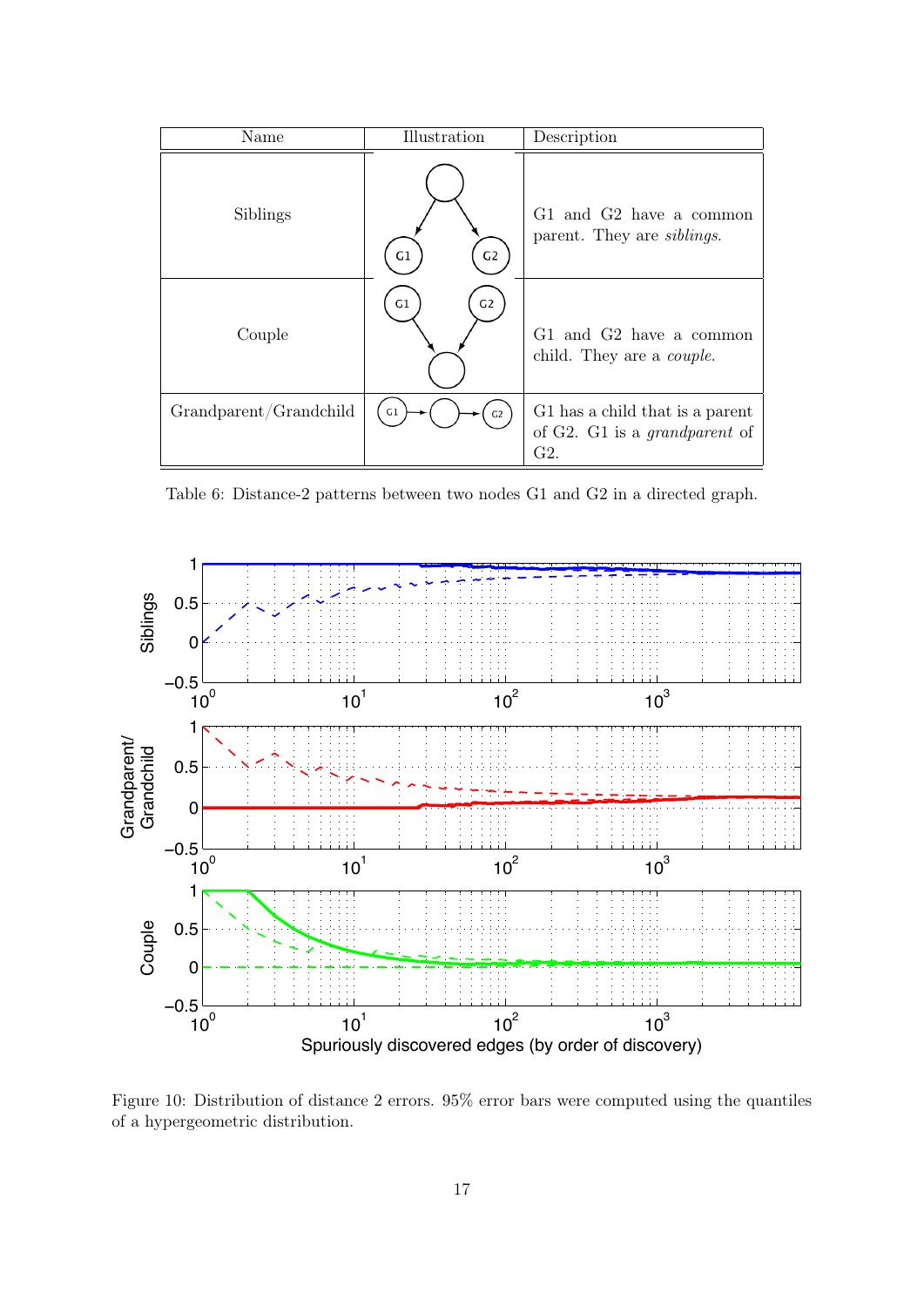### 5 Discussion

In this paper, we presented TIGRESS, a new method for GRN inference. TIGRESS expresses the GRN inference problem as a feature selection problem, and solves it with the popular LARS feature selection method combined with stability selection. It ranked in the top 3 GRN inference methods at the 2010 DREAM5 challenge, without any parameter tuning. We clarified in this paper the influence of each parameter, and showed that further improvement may result from finer parameter tuning.

We proposed in particular a new scoring method for stability selection, based on the area under the stability curve. It differs from the original formulation of  $\left|29\right|$  which does not take into account the full distribution of ranks of a feature in the randomized feature selection procedure. Comparing the two, we observed that the new area scoring technique yields better results and is less sensitive to the values of the parameters: practically all values of, e.g., the randomization parameter  $\alpha$  yield the same performance. Similarly, the choice of the number L of LARS steps to run seems to have much less impact on the performance in this new setting. As we showed, the original and area scores for a feature  $t$  can be both expressed in a common formalism as  $E[\phi(H)]$  for different functions  $\phi$ , where  $H_t$  is the rank of feature t as selected by the randomized LARS. It could be interesting to systematically investigate variants of these scores with more general non-increasing functions  $\phi$ , not only for GRN inference but also more generally as a generic feature selection procedure.

Comparing TIGRESS - as tuned optimally - to state-of-the-art algorithms on the *in silico* network, we observed that it achieves a similar performance to that of GENIE3 [\[19\]](#page-18-13), the best performer at the DREAM5 challenge. However, TIGRESS does not do as good as this algorithm on in vivo networks. GENIE3 is also an ensemble algorithm but differs from TIGRESS in that it uses a non-linear tree-based method for feature selection, while TIGRESS uses LARS. The difference in performance could be explained by the fact that the linear relationship between TGs and TFs assumed by TIGRESS is far-fetched given the obvious complexity of the problem.

A further analysis of our results on the E. coli network from  $[11]$  showed that many spuriously detected edges follow the same pattern: TIGRESS discovers edges when in reality the two nodes are siblings, and thus tends to wrongly predict feed-forward loops. This result suggests many directions for future work. Among them, we believe that operons, *i.e.* groups of TGs regulated together could be part of the problem. Moreover, it could be that there is more of a linear relationship between siblings than between parent and child, as TFs are known to be operating as switches, i.e. it is only after a certain amount change in expression of the TF that related TGs are affected. However, it is worth noting that in vivo networks gold standards may not be complete. Therefore, the hypothesis that TIGRESS is actually correct when predicting these loops cannot be discarded.

While it seems indeed more realistic not to restrict underlying models to linear ones, it is fair to say that no method performs very well in absolute values on in vivo networks. For example, performances on the E. coli network seem to level out at some 64% AUROC and 8% AUPR which cannot be considered satisfying. This suggests that while regression-based procedures such as TIGRESS or GENIE3 are state-of-the-art for GRN inference, their performances seem to hit a limit which probably cannot be outdistanced without some changes in the global approach such as adding some supervision in the learning process as,  $e.g.,$  investigated in [\[30\]](#page-19-13).

### 6 Acknowledgements

JPV was supported by ANR grant ANR-09-BLAN-0051-04 and ERC grant SMAC-ERC-280032.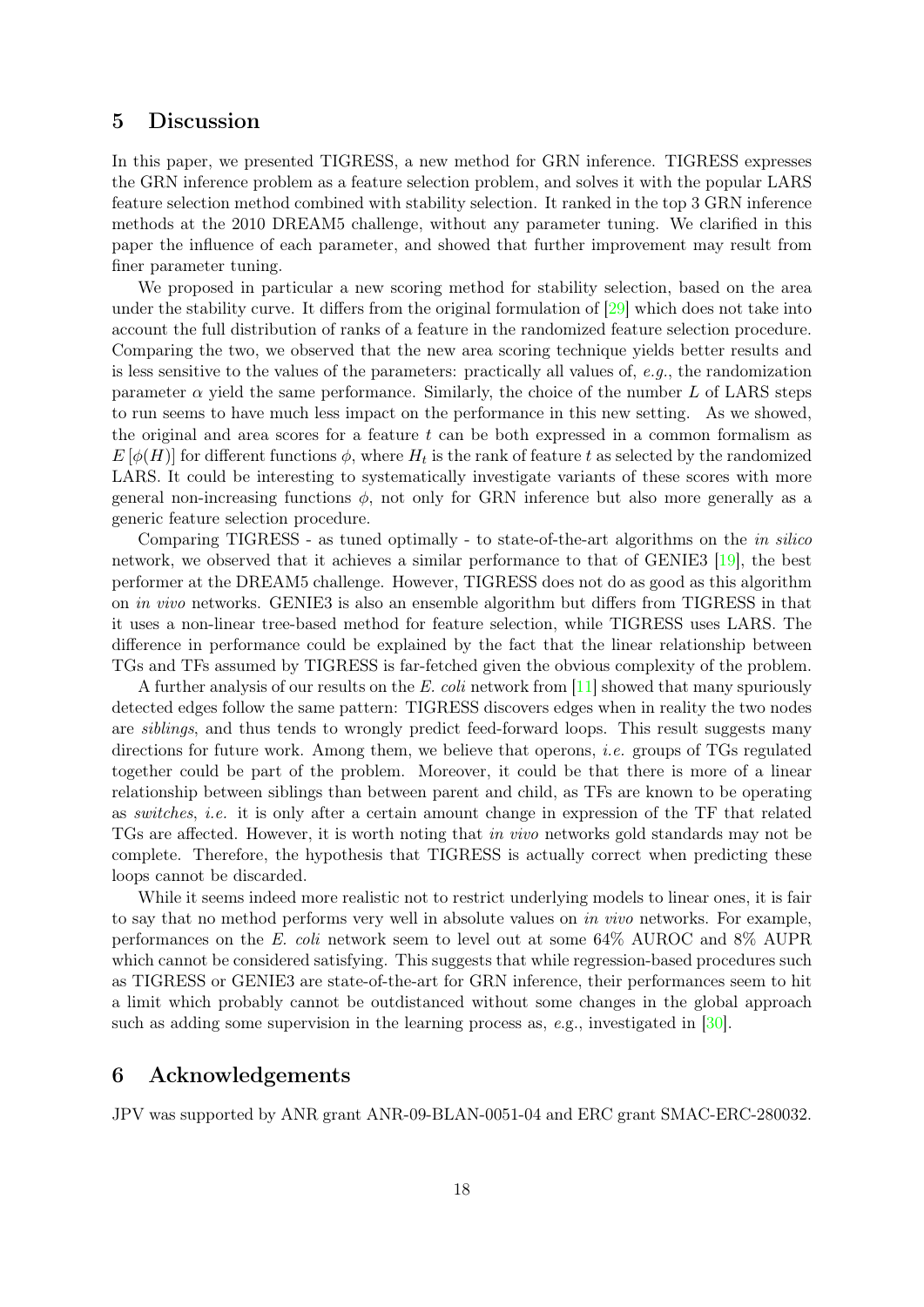## References

- <span id="page-18-3"></span>[1] T. Akutsu, S. Miyano, and S. Kuhara. Algorithms for identifying Boolean networks and related biological networks based on matrix multiplication and fingerprint function. J. Comput. Biol., 7(3-4):331–343, 2000.
- <span id="page-18-0"></span>[2] A. Arkin, P. Shen, and J. Ross. A test case of correlation metric construction of a reaction pathway from measurements. Science, 277(5330):1275–1279, 1997.
- <span id="page-18-15"></span>[3] F. R. Bach. Bolasso: model consistent Lasso estimation through the bootstrap. In William W. Cohen, Andrew McCallum, and Sam T. Roweis, editors, Proceedings of the 25th international conference on Machine learning, volume 308 of ACM International Conference Proceeding Series, pages 33–40, New York, NY, USA, 2008. ACM.
- <span id="page-18-7"></span>[4] M. Bansal, G. Della Gatta, and D. Bernardo. Inference of gene regulatory networks and compound mode of action from time course gene expression profiles. Bioinformatics, 22(7):815–822, Apr 2006.
- <span id="page-18-6"></span>[5] D. Bernardo, M. J. Thompson, T. S. Gardner, S. E. Chobot, E. L. Eastwood, A. P. Wojtovich, S. J. Elliott, S. E. Schaus, and J. J. Collins. Chemogenomic profiling on a genome-wide scale using reverse-engineered gene networks. Nat. Biotechnol., 23(3):377–383, Mar 2005.
- <span id="page-18-16"></span>[6] L. Breiman. Random forests. Mach. Learn., 45(1):5–32, 2001.
- <span id="page-18-8"></span>[7] A. J. Butte, P. Tamayo, D. Slonim, T. R. Golub, and I. S. Kohane. Discovering functional relationships between RNA expression and chemotherapeutic susceptibility using relevance networks. Proc. Natl. Acad. Sci. USA, 97(22):12182–12186, Oct 2000.
- <span id="page-18-5"></span>[8] K.-C. Chen, T.-Y. Wang, H.-H. Tseng, C.-Y. F. Huang, and C.-Y. Kao. A stochastic differential equation model for quantifying transcriptional regulatory network in Saccharomyces cerevisiae. Bioinformatics, 21(12):2883–2890, Jun 2005.
- <span id="page-18-2"></span>[9] T. Chen, H. L. He, and G. M. Church. Modeling gene expression with differential equations. Pac. Symp. Biocomput., 4:29–40, 1999.
- <span id="page-18-14"></span>[10] B. Efron, T. Hastie, I. Johnstone, and R. Tibshirani. Least angle regression. Ann. Stat., 32(2):407–499, 2004.
- <span id="page-18-9"></span>[11] J. J. Faith, B. Hayete, J. T. Thaden, I. Mogno, J. Wierzbowski, G. Cottarel, S. Kasif, J. J. Collins, and T. S. Gardner. Large-scale mapping and validation of Escherichia coli transcriptional regulation from a compendium of expression profiles. PLoS Biol., 5(1):e8, Jan 2007.
- <span id="page-18-19"></span>[12] J.J. Faith, M.E. Driscoll, V.A. Fusaro, E.J. Cosgrove, B. Hayete, F.S. Juhn, S.J. Schneider, and T.S. Gardner. Many microbe microarrays database: uniformly normalized affymetrix compendia with structured experimental metadata. Nucleic Acids Res., 36(Database issue):D866–D870, Jan 2008.
- <span id="page-18-12"></span>[13] N. Friedman. Inferring cellular networks using probabilistic graphical models. Science, 303(5659):799, 2004.
- <span id="page-18-10"></span>[14] N. Friedman, M. Linial, I. Nachman, and D. Pe'er. Using Bayesian networks to analyze expression data. J. Comput. Biol., 7(3-4):601–620, 2000.
- <span id="page-18-20"></span>[15] S. Gama-Castro, H. Salgado, M. Peralta-Gil, A. Santos-Zavaleta, L. Muñiz-Rascado, H. Solano-Lira, V. Jimenez-Jacinto, Verena Weiss, J. S. García-Sotelo, A. López-Fuentes, L. Porrón-Sotelo, S. Alquicira-Hernández, A. Medina-Rivera, I. Martínez-Flores, K. Alquicira-Hernández, R. Martínez-Adame, C. Bonavides-Martínez, J. Miranda-Ríos, A. M. Huerta, A. Mendoza-Vargas, L. Collado-Torres, B. Taboada, L. Vega-Alvarado, M. Olvera, L. Olvera, R. Grande, E. Morett, and J. Collado-Vides. RegulonDB version 7.0: transcriptional regulation of Escherichia coli K-12 integrated within genetic sensory response units (gensor units). Nucleic Acids Res., 39(suppl 1):D98–D105, 2011.
- <span id="page-18-4"></span>[16] T. S. Gardner, D. Bernardo, D. Lorenz, and J. J. Collins. Inferring genetic networks and identifying compound mode of action via expression profiling. Science, 301(5629):102–105, Jul 2003.
- <span id="page-18-11"></span>[17] A.J. Hartemink, D.K. Gifford, T.S. Jaakkola, and R.A. Young. Using graphical models and genomic expression data to statistically validate models of genetic regulatory networks. In Russ B. Altman, A. Keith Dunker, Lawrence Hunter, Kevin Lauerdale, and Teri E. Klein, editors, Proceedings of the Pacific Symposium on Biocomputing 2002, pages 422–433. World Scientific, 2002.
- <span id="page-18-17"></span>[18] T. Hastie, R. Tibshirani, and J. Friedman. The elements of statistical learning: data mining, inference, and prediction. Springer, 2001.
- <span id="page-18-13"></span>[19] V. A. Huynh-Thu, A. Irrthum, L. Wehenkel, and P. Geurts. Inferring regulatory networks from expression data using tree-based methods. PLoS One, 5(9):e12776, 2010.
- <span id="page-18-21"></span>[20] R. Küffner, T. Petri, P. Tavakkolkhah, L. Windhager, and R Zimmer. Inferring gene regulatory networks by ANOVA. Bioinformatics, 2012.
- <span id="page-18-1"></span>[21] S. Liang, S. Fuhrman, and R. Somogyi. Reveal, a general reverse engineering algorithm for inference of genetic network architectures. Pac. Symp. Biocomput., pages 18–29, 1998.
- <span id="page-18-18"></span>[22] J. Mairal, F. Bach, J. Ponce, and G. Sapiro. Online learning for matrix factorization and sparse coding. J. Mach. Learn. Res., 11:19–60, 2010.